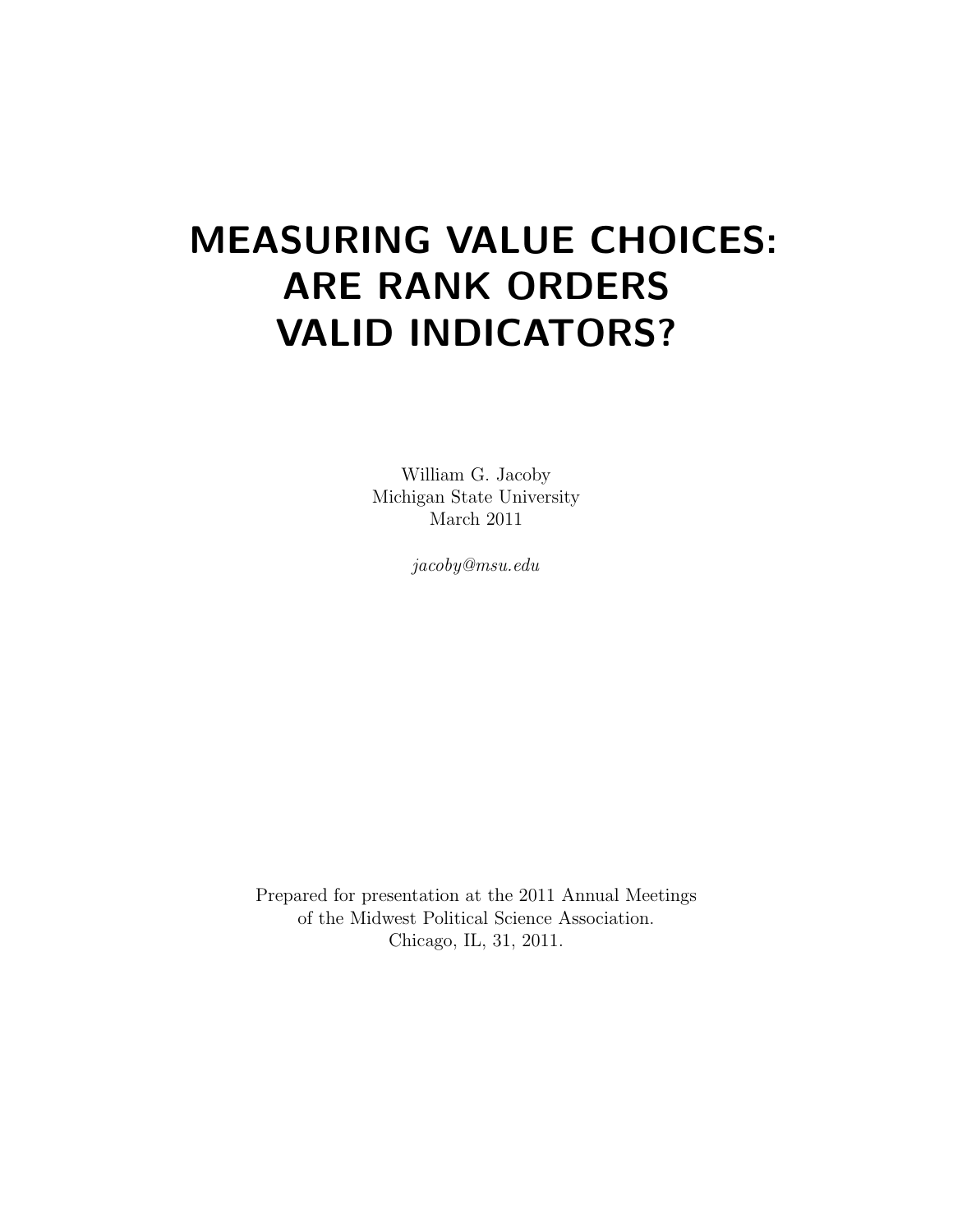Theories across several substantive fields hold that value structures are a fundamental component of individual belief systems. But, empirical measurement of these value structures has always been a tricky endeavor. In fact, many (if not most) researchers in political science elicit feelings about core values by simply having survey respondents or experimental subjects rate individual values according to their subjective importance (e.g., Nelson, Clawson, Oxley 1997; Grant and Rudolph 2003). This data collection strategy avoids a number of practical problems, but raises additional questions about whether the empirical responses really do reflect value structures.

The recent development of internet surveys has revived a traditional measurement strategy for value structures— simply asking respondents to rank-order a set of values according to their subjective importance. Such rankings have generally been regarded as the "gold standard" in obtaining empirical representations of individual value structures. Surprisingly, however, there has been virtually no research carried out to investigate the degree to which value rankings really do reflect the ways that people think about basic values.

The current paper addresses this issue by laying out a simple— but testable— model of structure within individual value choices. The model is applied to some unique survey data obtained from the 2006 Cooperative Congressional Election Study. And, the model estimates are compared against rank-ordered values obtained from the same survey respondents. The empirical results suggest that people develop value structures by aggregating across pairwise value choices. Furthermore, these value structures appear to be represented quite accurately by the traditional rank-ordering procedure. Thus, the findings from this study validate an important strategy for measuring the ways that people think about core values.

## VALUES AND VALUE STRUCTURES

As a theoretical concept, "values" are usually defined to be a person's abstract, general, ideas about the desirable and undesirable end-states of human life (Rokeach 1973). Values derive theoretical importance from their potential to provide guidance for the development of beliefs, attitudes, and behaviors. In effect, they function as general evaluative standards that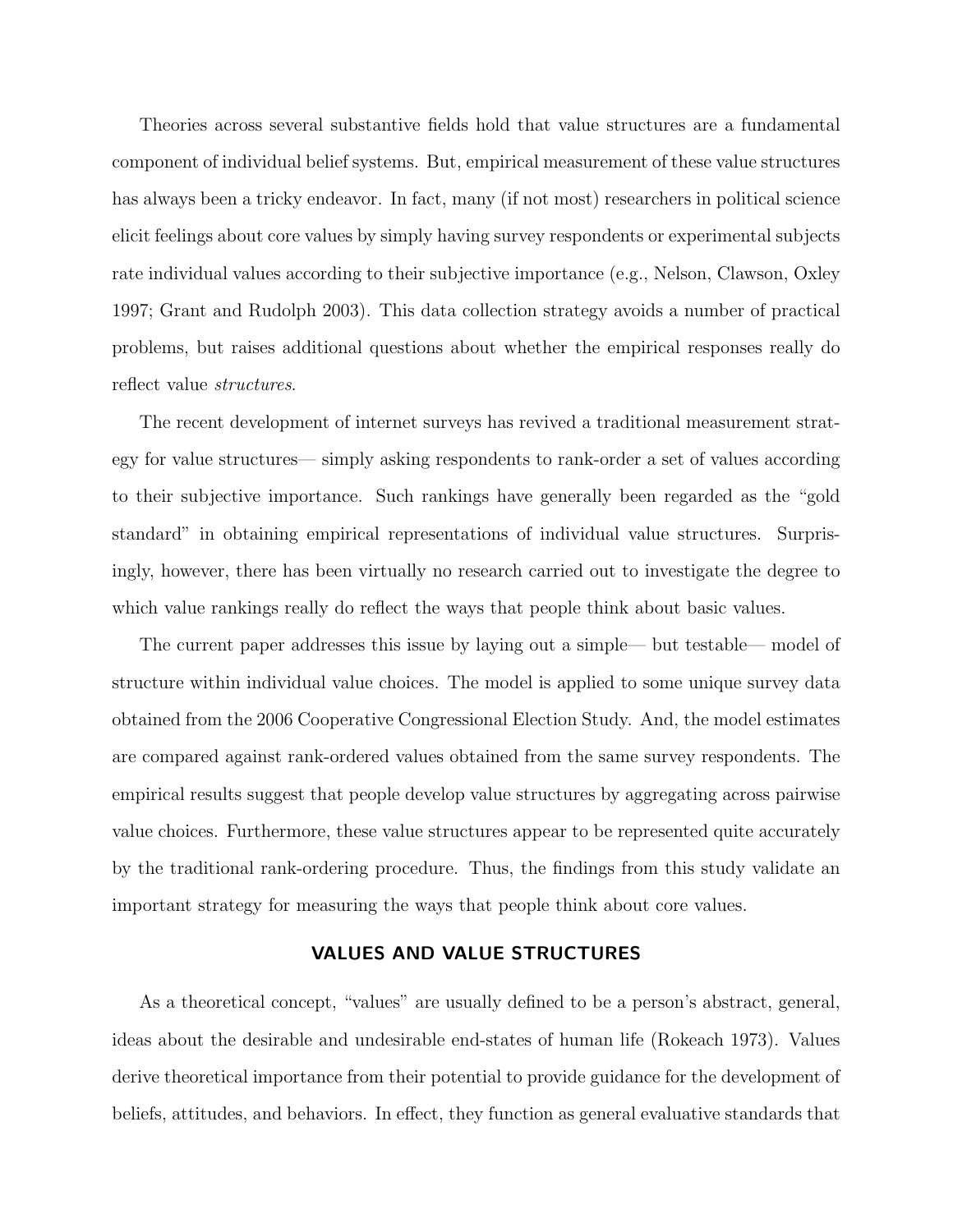can be invoked in any situation where particular values have substantive relevance (Schwartz 1992).

But, specific values rarely (if ever) operate in isolation from other values. Instead, people maintain feelings about multiple values, with comparisons between values providing the main cues for how to behave with respect to a given stimulus (e.g., Schwartz and Bilsky 1987; Schwartz 1992; 1996; Verplanken and Holland 2002). The general idea is quite simple: Faced with a decision-making situation, an individual will pursue the course of action that is consistent with the values that he or she believes to be relatively important, while avoiding actions that promote values deemed to be less important.

In order for such a values-based decision-making system to work, people must have welldeveloped and consistent feelings about about the relative importance of different values. And, since it is assumed that people have feelings about multiple values, this leads naturally to the idea that they possess rank-ordered value structures in which values are mentally arrayed from most important to least important. Of course, the exact ranking of the values differs from one person to the next. This is precisely what leads to variability in human behavior, as individuals engage in activities that promote values near the top of their own personal hierarchy. In summary, it is each person's rank-ordered array of values that is theoretically important, rather than their feelings about any specific value by itself.

### MEASUREMENT ISSUES IN VALUES RESEARCH

A valid measurement procedure should generate empirical observations that reflect as accurately as possible the underlying concept that is being measured. Applying this general rule to the specific case of human values, it seems important to allow for the inherently comparative nature of individual reactions to values. This is necessary in order to obtain an empirical estimate of each person's overall value system which is, itself, based upon feelings about the relative importance of the respective values.

The pioneering work in the empirical measurement of values was carried out by psychologist Milton Rokeach (1973). His approach presented subjects with a set of values, and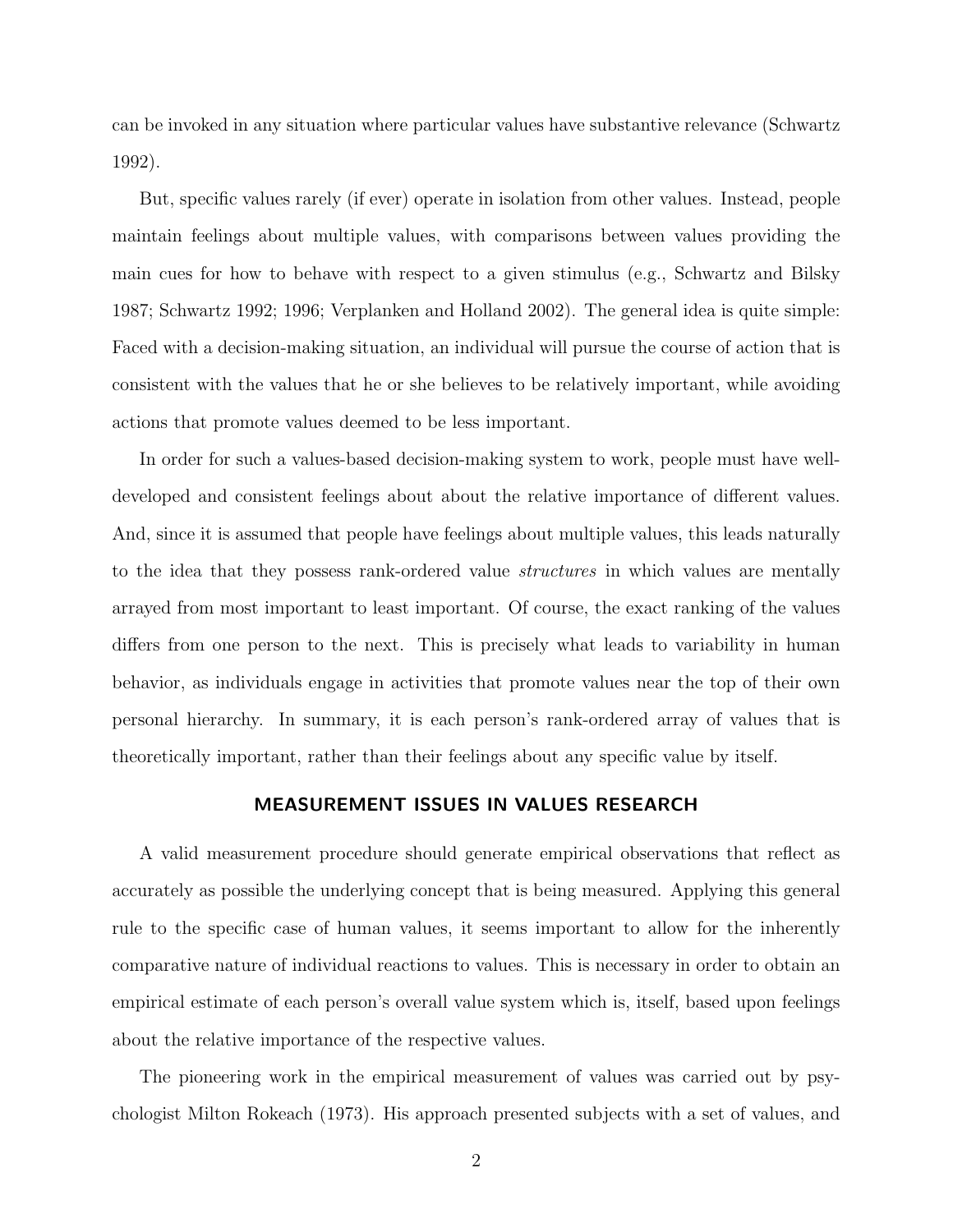had each person rank the values by their personal importance. The individual rank-orders showed quite robust test-retest correlations, precisely as should be the case with stable value orientations. And, the ranks assigned to specific values varied systematically with a wide variety of demographic, social, and political variables. As a result of such seemingly incontrovertible evidence, rank-ordered values are usually interpreted as empirical manifestations of individual value systems.

Over the years, the theoretical status of value rankings was seldom questioned. But, researchers have always recognized the practical difficulties that arise when value ranking items are included in public opinion surveys. For example, Alwin and Krosnick (1985) point out that value rankings: are difficult for survey respondents to complete; are time-consuming and expensive for interviewers to administer; are cumbersome (and, perhaps, impossible) to use in a telephone survey; comprise ipsative measures which create difficulties for subsequent statistical analyses.

In order to deal with such practical issues, several researchers advocate the use of rating scales, with which survey respondents make separate evaluations about the importance of individual values (Munson and McIntyre 1979; Rankin and Grube 1980; Reynolds and Jolly 1980; Maio, Roese, Seligman, Katz 1996). Each respondent is presented with a battery of values, and the variability in the rating scores that a respondent assigns to different values is interpreted as a reflection of the values' relative positions within that person's value structure. The scores assigned to the respective values are often interpreted as interval-level data which can be used easily as input to a variety of statistical modeling and data reduction techniques.

Of course, value ratings also have some problems of their own. For one thing, the very fact that they are reactions to single stimuli compromises their validity as an empirical indicator of the ways that people feel about values. As mentioned earlier, feelings about values are inherently comparative (at least, according to the predominant theory); rating scales of separate values simply do not get at this kind of thinking (Coombs 1964). At the same time, ratings generally do not differentiate among stimuli as fully as do rankings; the result is ties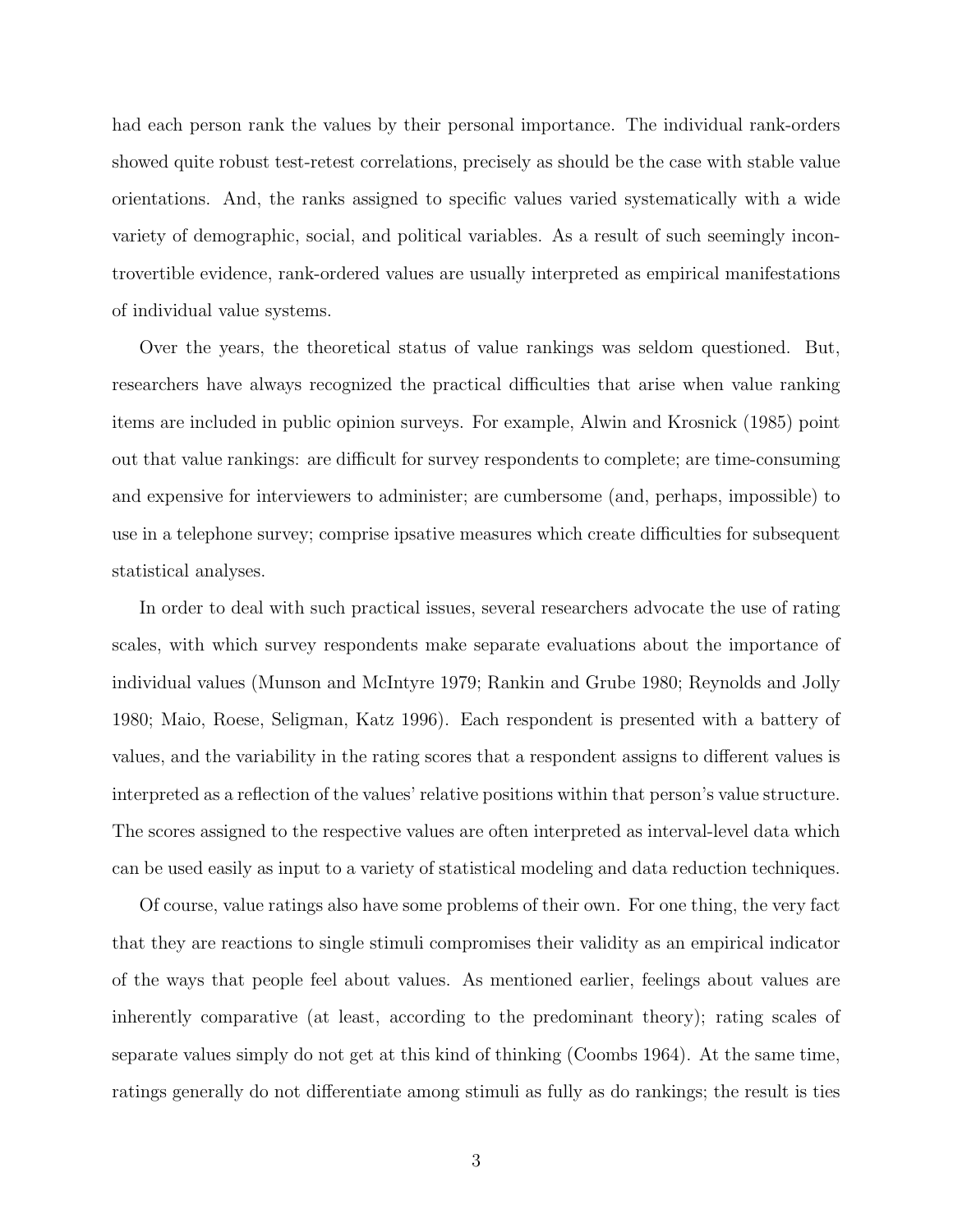among an individual's rating scores which, in turn, preclude using the scores to obtain a full ranking of the values for that person (Krosnick and Alwin 1988). Still another problem is the potential for response set biases, wherein people vary systematically in the ways they map their reactions toward the values onto the possible response categories in the rating scale (Russell and Gray 1994). The problems caused by nondifferentiation and response set are likely to be exacerbated when the stimuli under consideration are all considered to possess a positive valence, as is the case with core values.

A number of studies have made direct comparisons of value rankings and value ratings(Munson and McIntyre 1979; Rankin and Grube 1980; Reynolds and Jolly 1980; Miethe 1985; Alwin and Krosnick 1985; Russell and Gray 1994). And, while the overall results have been mixed, any problems with latter do not appear to be sufficiently serious to preclude the use of rating scales as a data collection method. Furthermore, several recent works have proposed "corrections" that can be applied to values rating batteries (or to the resultant data) in order to produce results that come very close to those obtained from ranking procedures (Krosnick and Alwin 1988; McCarty and Shrum 2000). Thus, the practical advantages of rating scales seem to trump any theoretical leverage that would be provided by rankings.

## A RECONSIDERATION OF VALUE RANKINGS

It is important to emphasize both components of the preceding conclusion: "practical advantages" and "theoretical leverage." There has, to my knowledge, never been any claim that value ratings are theoretically superior to value rankings. While not stated explicitly, the consensus seems to be that, given sufficient time during an interview, space within a survey instrument, levels of respondent cooperation, and appropriate analytic procedures, rank-ordered values would be better than ratings precisely because they come closer to the fundamental idea of individual value structures. It is just the practical difficulties that prevent us from using rank orders.

But, recent innovations in survey research technology and statistical methods may well render the difficulties moot. Internet surveys with adaptive item content (i.e., the content of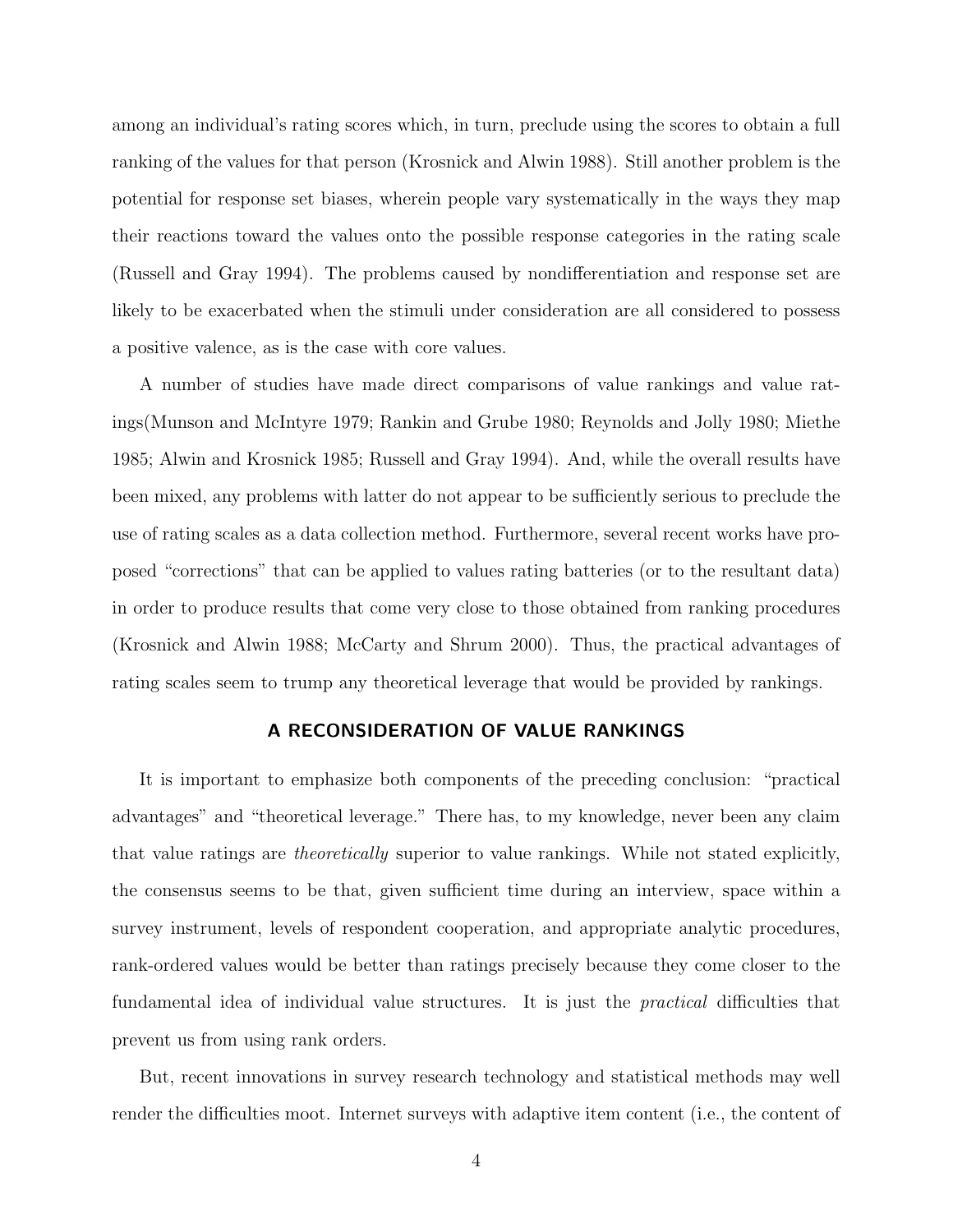any given question can be adjusted on the basis of responses to earlier questions) make it very easy for respondents to rank a set of stimuli. And, there is a variety of scaling methods that can use rank-order data to model the underlying structure of individuals' reactions toward a set of stimuli (e.g., Borg and Groenen 2005). Similarly, there are several variants of logistic regression and structural equation models that have been designed to deal with dependent variables that consist of rank-orders (Allison and Christakis 1994; Maydeu-Olivares and Böckenholt 2005). Therefore, the fact that rank-ordered values are ipsative measures is no longer a serious methodological impediment For these reasons, it seems useful to reconsider the use of value rankings in empirical research.

Before doing so, however, it seems useful to consider the theoretical validity of the value rankings. Rokeach and many others advocate their use because rankings seem to provide a convenient summary of individuals' choices across a potentially large set of values. But, the rank-orders may be problematic in themselves: Survey respondents will generally provide answers to the questions posed to them, regardless whether those answers are truly based upon "real" psychological orientations or not (Schuman and Presser 1981).

This is a potentially serious problem, because recent recent research on ambivalence and indifference suggests that many people may not be able to provide meaningful rankings (e.g., Maio and Olson 1998; Alvarez and Brehm 2002; Bernard, Maio, Olson 2003; Goren, Federico, Kittilson 2006). On the one hand, some may experience conflict about salient, but contradictory, core principles (i.e., ambivalence). On the other hand, some may not recognize or care about differences or contradictions between fundamental ideas (i.e., indifference). Even if people really do recognize distinctions between values, rankings are susceptible to methodological problems such as response set (Klein, Dülmer, Ohr, Quandt, Rosar 2004) and a tendency to create artificial differences between stimuli that respondents do not really differentiate from each other (Alwin and Krosnick 1985). For all of these reasons, it seems prudent to bring value rankings into closer scrutiny, in order to make sure that they do provide accurate representations of individual value structures.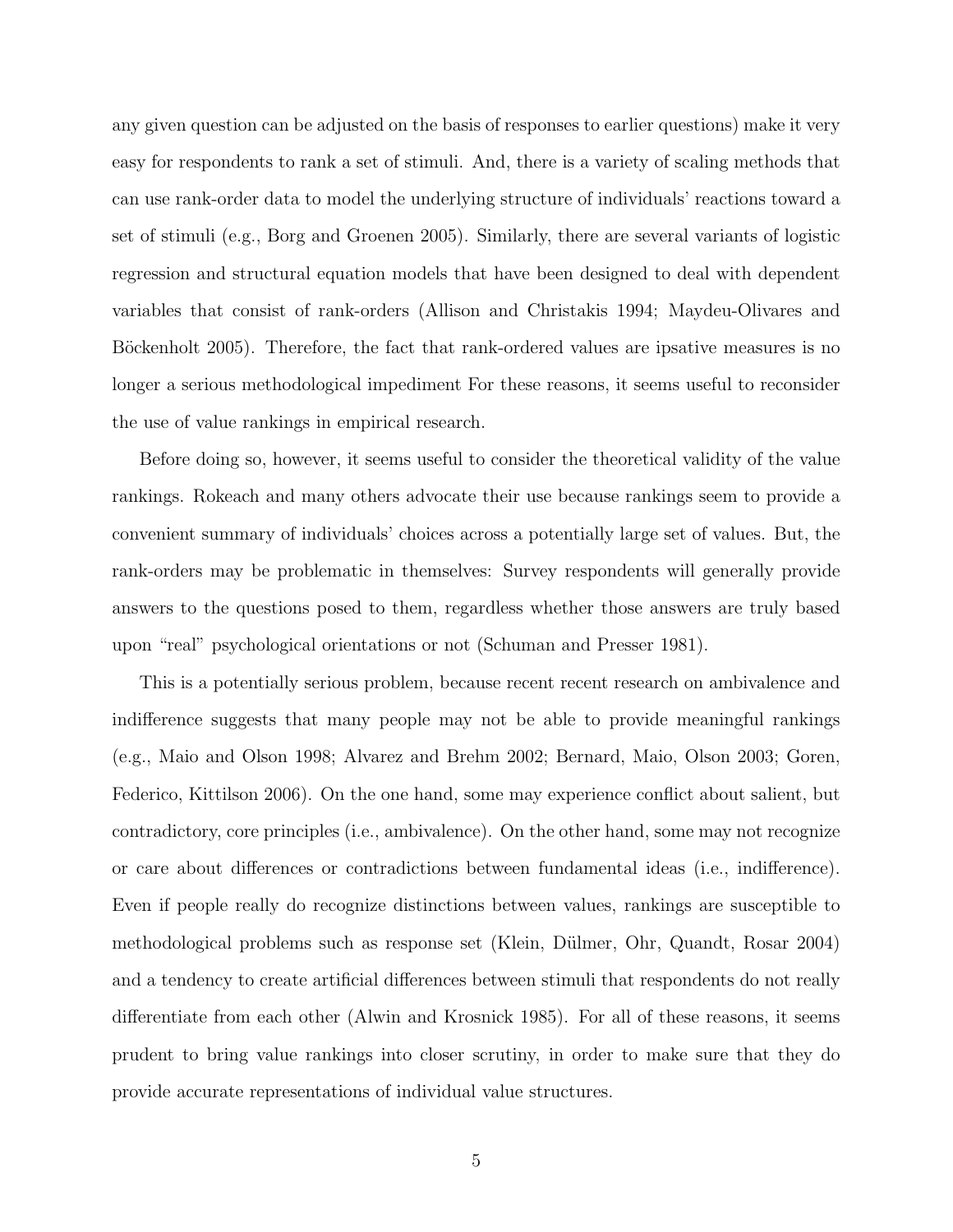#### A MODEL OF INDIVIDUAL VALUE STRUCTURES

It seems very unlikely that most people go through life with fully-articulated rank-orders of values existing in their heads. And, Rokeach himself merely argued that the rankings summarize a person's choices across the set of values. But, neither he nor anyone else seems to have given much attention to the psychological processes that produce those choices. As a result of this very surprising omission, it is not clear how (or even  $if$ ) value structures are constructed from value choices. And, without such an understanding, it is difficult to argue that rank-ordered values really are superior to other data collection strategies for individual feelings about values, such as batteries of rating scores. Therefore, it is important to lay out an explicit theory of value choices, and the way that these choices are combined into an overall structure.

Drawing heavily from previous work (Jacoby 2009), let us begin with a set of  $p$  values, designated  $Val_1, Val_2, \ldots, Val_p$ . Given a specific individual, each value has some level of personal importance; that is, the degree to which the person believes that the specified value really is a desirable state of existence. For value  $i$ , the importance would be shown as  $I(Val_i).<sup>1</sup>$ 

There will also be some amount of measurement error associated with any overt expression of value importance. For the  $i<sup>th</sup>$  value, the error would be shown as  $e_i$ . If a person is asked about the importance of value i, the response will not be based upon  $I(Val_i)$  alone; instead, it will reflect both the importance and the associated error. We will assume that the functional form of this expression is  $I(Val_i) + e_i$ . The two components of this expression are fundamentally different from each other:  $I(Val_i)$  is assumed to be a constant, while  $e_i$  is a random variable with an expected value of zero and some finite variance,  $\sigma_i^2$ .

If asked to choose between two values (say,  $i$  and  $j$ ), a person would select the one to which he or she apportions a higher level of subjective importance. But, the actual choice would be generated as follows: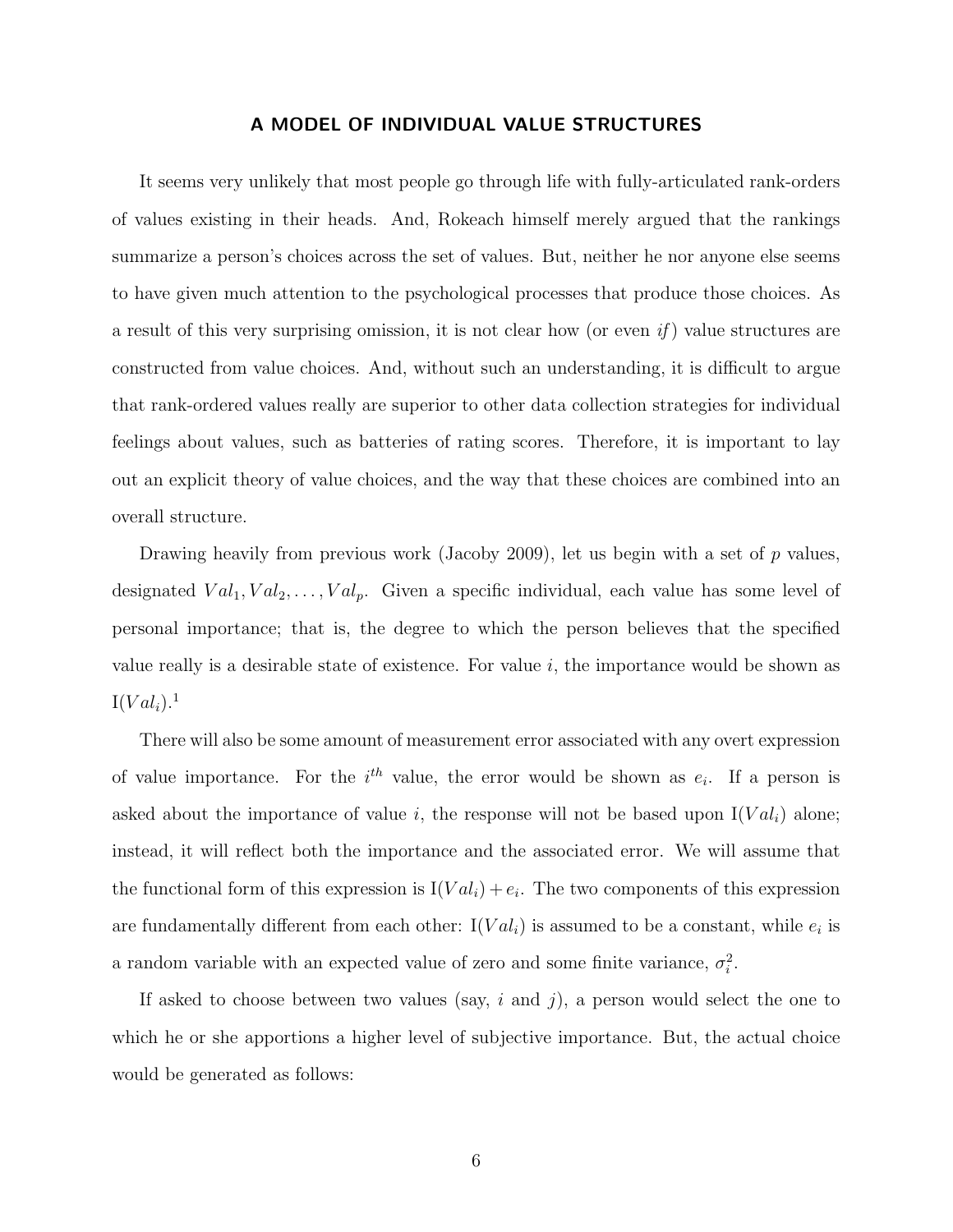$$
\text{Choice}(Val_i, Val_j) = \begin{cases} Val_i : I(Val_i) + e_i > I(Val_j) + e_j \\ Val_j : I(Val_i) + e_i < I(Val_j) + e_j \end{cases} \tag{1}
$$

Again, the error cannot be separated empirically from the actual sense of importance associated with any particular value. Therefore, it is entirely possible that a person could make a choice which is not an accurate reflection of his or her feelings about the values' relative importance levels. Such "contradictory" value choices could occur for anyone, given an appropriate random draw of values for  $e_i$  and  $e_j$ . But, the error terms will play a particularly important role in the choices of those individuals for whom the difference between  $I(Val_i)$ and  $I(Val<sub>j</sub>)$  is very small, or zero. And, that will occur for people who are either ambivalent about, or indifferent toward, values  $i$  and  $j$ .

If a person makes only a single choice between i and j, it is impossible to say whether it reflects the underlying importance levels or the errors. But, if the choice between the two values is replicated, say,  $m$  times, then we can gain some leverage on the situation. We can define the *dominant pairwise choice* between  $Val_i$  and  $Val_j$  as that value which is chosen more than  $m/2$  times across the replications. It is obtained by taking the mean (or summing) across the m separate replications:

$$
\text{Choice}(Val_i, Val_j)_{\text{Dom}} = \begin{cases} Val_i & : \quad \text{I}(Val_i) + \bar{e}_i \quad > \quad \text{I}(Val_j) + \bar{e}_j \\ Val_j & : \quad \text{I}(Val_i) + \bar{e}_i \quad < \quad \text{I}(Val_j) + \bar{e}_j \end{cases} \tag{2}
$$

In expression (2),  $\bar{e}_i$  is the sample mean of the errors for value i, calculated across the m replications;  $\bar{e}_j$  is defined exactly the same way. Now,  $\bar{e}_i$  should tend to be closer to the expected value of zero than any individual manifestation of  $e_i$ <sup>2</sup> Accordingly, Choice(Val<sub>i</sub>, Val<sub>j</sub>)<sub>Dom</sub> should more accurately reflect the comparison of the values' relative importance levels than any individual replication of the choice between  $i$  and  $j$ .

Equally important for present purposes, individuals who feel ambivalent or indifferent about values i and j should be more likely than those people with crystallized feelings to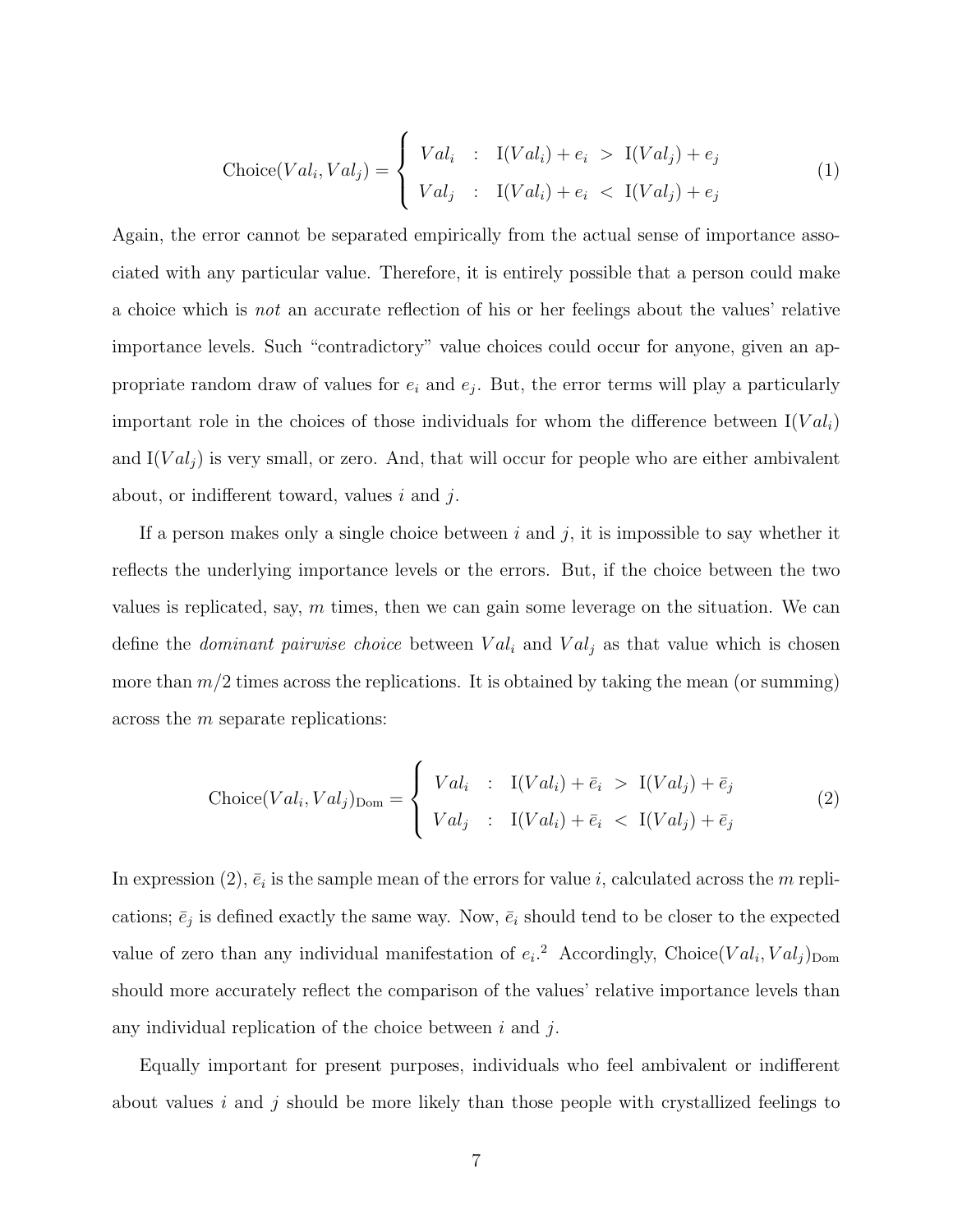be inconsistent in their choices across the  $m$  replications. This occurs because, for such individuals,  $I(Val_i) = I(Val_j)$ . Therefore, all of the replicated choices represent the effects of random errors, rather than stable feelings of importance. In contrast, for someone who really does believe that the values are differentially important, it should be the case that:

$$
|\mathcal{I}(Val_i) - \mathcal{I}(Val_j)| > |\bar{e_i} - \bar{e_j}| \tag{3}
$$

Moving from pairwise value choices to overall value structure, the orderly, hierarchical arrangement of values posited by traditional theories of human values is only possible if all subsets of dominant pairwise choices are transitive. Let us assign each value a score corresponding to the number of times it is the dominant pairwise choice over another value. For each individual, there will be a vector of  $p$  scores, all of which will be integers ranging from a possible maximum of  $p-1$  (for a value that is chosen over all other values) to a possible minimum of zero (for a value that is never chosen over any other value). If a person's choices are fully transitive, then his or her vector of scores will contain the full set of unique integers from zero to  $p-1$ . If there are any intransitivities, then there will be tied scores, so the number of unique scores will be less than p.

To summarize the argument so far: Modern theories of human values assert that people choose between values based upon the values' respective levels of subjective importance, and these choices can be represented accurately as a rank-order of the values under consideration. Given a set of  $p$  relevant values, information on replicated pairwise choices between the values would enable a very strong test of this theory. Specifically, consistent choices across the replications should occur if people really do feel that values vary in their levels of personal importance. Ambivalence or indifference would not induce any consistency across replicated choices. And, dominant pairwise value choices should be transitive; only if that is the case will it be possible to rank-order the values according to each person's feelings of importance.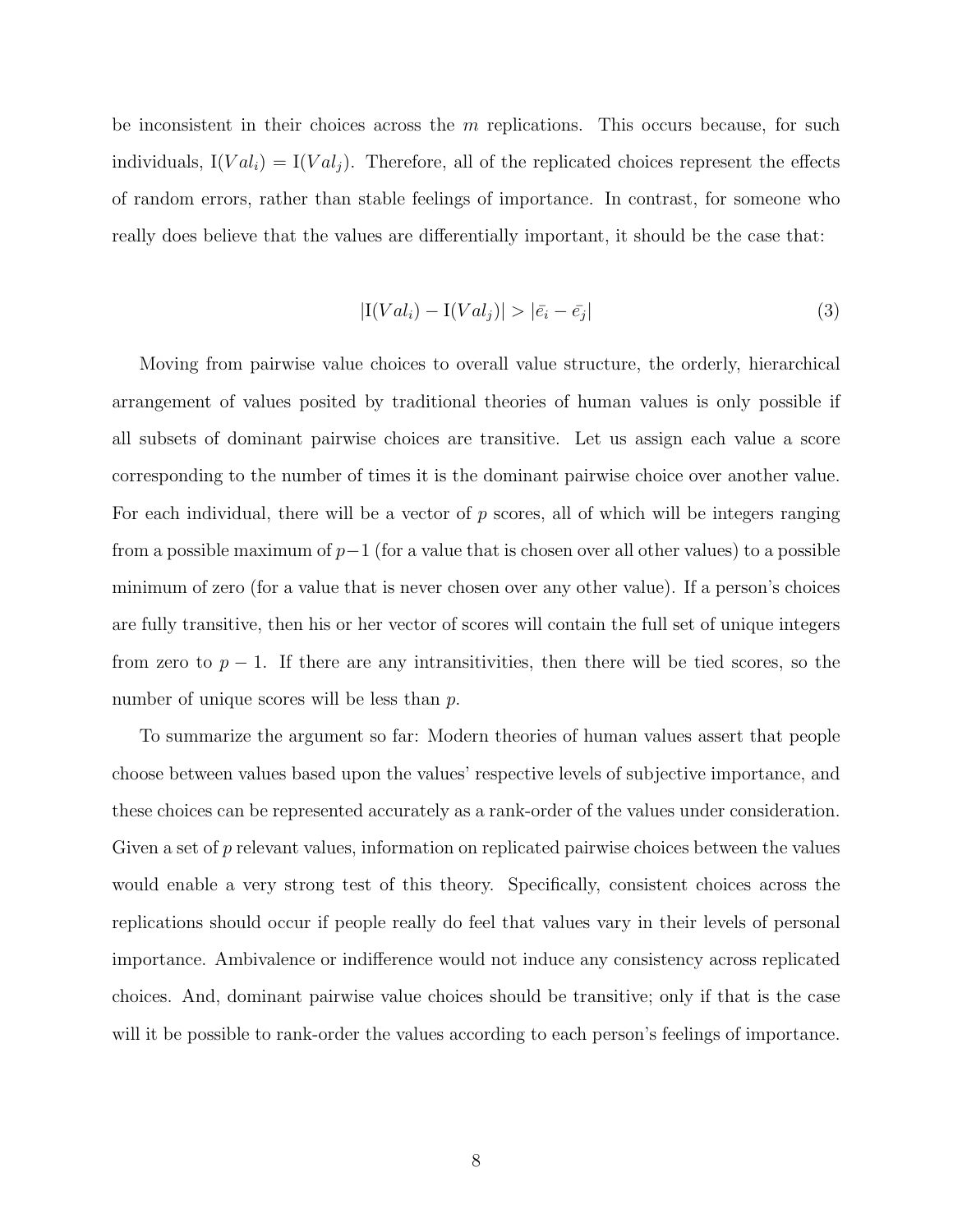#### DATA

In order to test the preceding theory of individual value structures, it will be necessary to obtain data on replicated choices between pairs of values. Such information is not commonly available in public opinion surveys. However, the 2006 Cooperative Congressional Election Study (CCES) does contain an appropriate set of items. The component of the CCES used here involves a nationally representative sample of 1000 American adults.<sup>3</sup> The survey is actually a panel study, with the first wave of responses obtained in October 2006, and the second wave during the two weeks after the November 2006 midterm elections.

In the pre-election wave, the method of triads is used to provide replicated paired comparisons among five politically relevant values: Freedom; equality; economic security; social order; and morality. This relatively small set of values clearly does not represent the full range of terminal values in Rokeach's theory of values. Nor does it reflect the fully articulated system of universal values proposed more recently by Schwartz. Nevertheless, these five values are firmly rooted in American political culture, and they have direct relevance to current political controversies. Therefore, it seems likely that they will be meaningful to the survey respondents and be related to their other political orientations.

The exact question wordings from the CCES instrument are shown in the Appendix. Briefly, the survey respondents are first shown a screen containing short definitions for each of the five values. Then, they are shown a series of ten screens containing all possible subsets of three values (i.e., "triads") from the full set of five. The ordering of the triads and the ordering of the three values within each triad is randomized across the respondents.

For each triad, the respondents are instructed to select the value they believe to be the most important of the three, and the value they believe to be least important. These selections imply pairwise comparisons across the three values. So, for example, assume that a triad contains values i, j, and k. A respondent says i is most important and k is least important. This implies three pairwise choices:  $i$  is more important than  $j$ ;  $i$  is more important than  $k$ ; and,  $j$  is more important than  $k$ .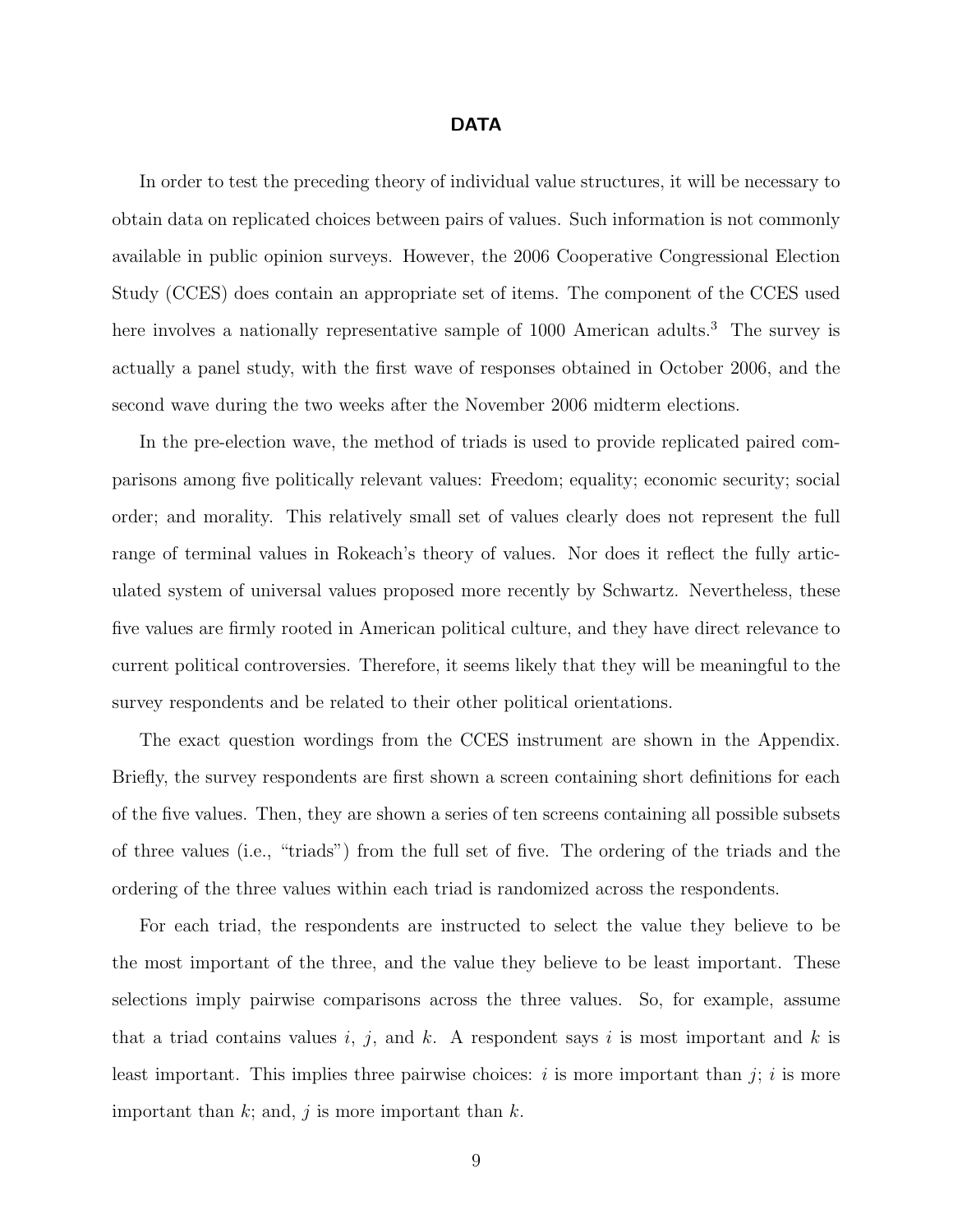Across the full set of ten triads, each pair of values occur together within a triad three times. So, the triads provide three replications of each pairwise value comparison. Of course, this information can be used to examine consistency in value choices. And, for each of the ten distinct pairs of values, the value that is chosen two or three times over the other is the dominant choice for that pair. For each value, we calculate the number of times it is the dominant choice over any of the other four values. As explained above, the resultant set of five scores allows us to observe whether each respondent's value choices are transitive. Thus, the method of triads provides an efficient strategy for obtaining exactly the type of data required to test the model of individual value structures presented earlier (Gulliksen and Tucker 1961).

While the method of triads provides a great deal of information about value choices, the approach still requires a lengthy battery of survey items each of which probably requires a great deal of cognitive effort on the part of the respondents. Furthermore, the number of triads increases geometrically with the number of values. The repetitive nature of the triads may induce response sets or have other detrimental effects on respondent cooperation. Therefore, it is very unlikely that they could be used as a standard method of collecting data on value choices.

Having respondents simply rank-order a set of values avoids all of the preceding issues. But, a single set of ranked values would not enable any tests of consistency or transitivity. Therefore, it is important to determine whether the simpler value ranking strategy provides the same results as would be obtained from the more basic pairwise value comparisons.

To this end, the post-election wave of the 2006 CCES asked respondents to rank-order the same five values that were used in the pre-election triad items.<sup>4</sup> Again, the exact question wording is shown in the Appendix. But, the general approach presented respondents with the full set of values (along with their brief definitions) and asked them to select the one they thought was most important. Then, the next screen presented the remaining (i.e., non-chosen) values and asked respondents to choose the most important from this set. This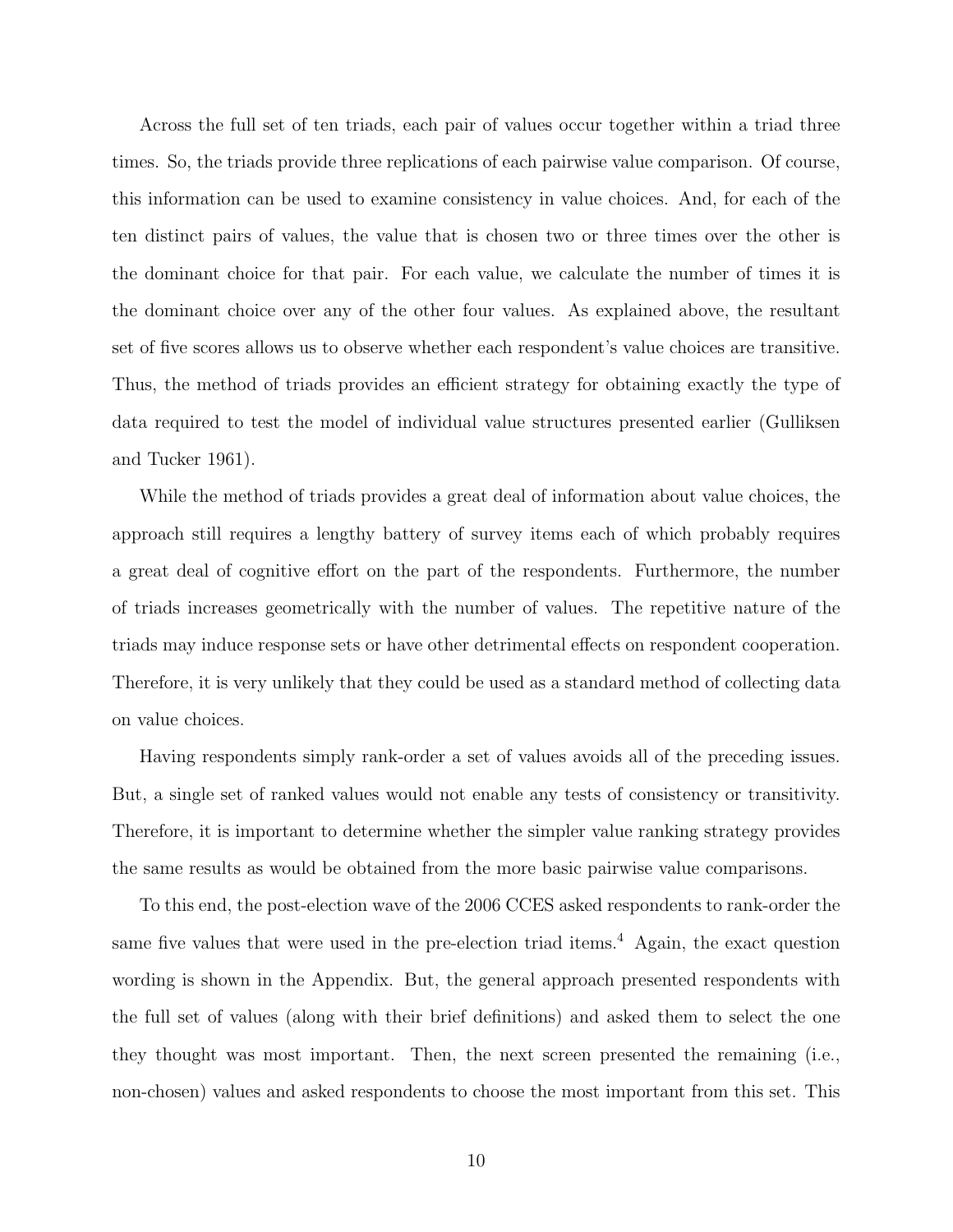is continued down through the full set of values, until there is only one non-chosen value remaining. In this manner, we obtain a full rank-ordering of the values for each respondent that completed the items. The value rankings can be compared directly to the individual vectors of choice scores (obtained from the triad data) to make sure that they are producing similar information about the individual respondents' value orientations.

#### EMPIRICAL RESULTS

Of the total 1000 CCES respondents, 812 people provided complete answers to all ten triads; the empirical analysis will be limited to this subset of respondents. From the triads, the replicated comparisons for each pair of values are used to calculate the choice scores for each value. Again, these scores give the number of times each values is the dominant choice over another value. With five values, the scores range from zero to four.

#### Consistency and Transitivity in Value Choices

Figure 1 shows histograms for the choice scores on all five values. Freedom appears to be the most popular value: 43% of the respondents choose freedom over the other four values while only about seven percent choose all of the other values over it. Morality shows a bimodal distribution of choices, with about 23% choosing it over all others, and 26% not choosing it over any of the other values. Social order is relatively unpopular; only about eight percent choose it over everything else, and it is in last place for about one-fourth of the respondents. The remaining two values have large numbers of moderate scores, although economic security seems to be considered a bit more important than equality. Perhaps the most telling feature of Figure 1 is the wide variability in the dominant value choices. Each value shows up at every position within the distribution of choice scores for a non-trivial number of the CCES respondents.

If people really do differentiate among values in the manner described by previous theory, then they should have a good sense of which values are more important and which values are less important. And, this would be manifested empirically as a person making the same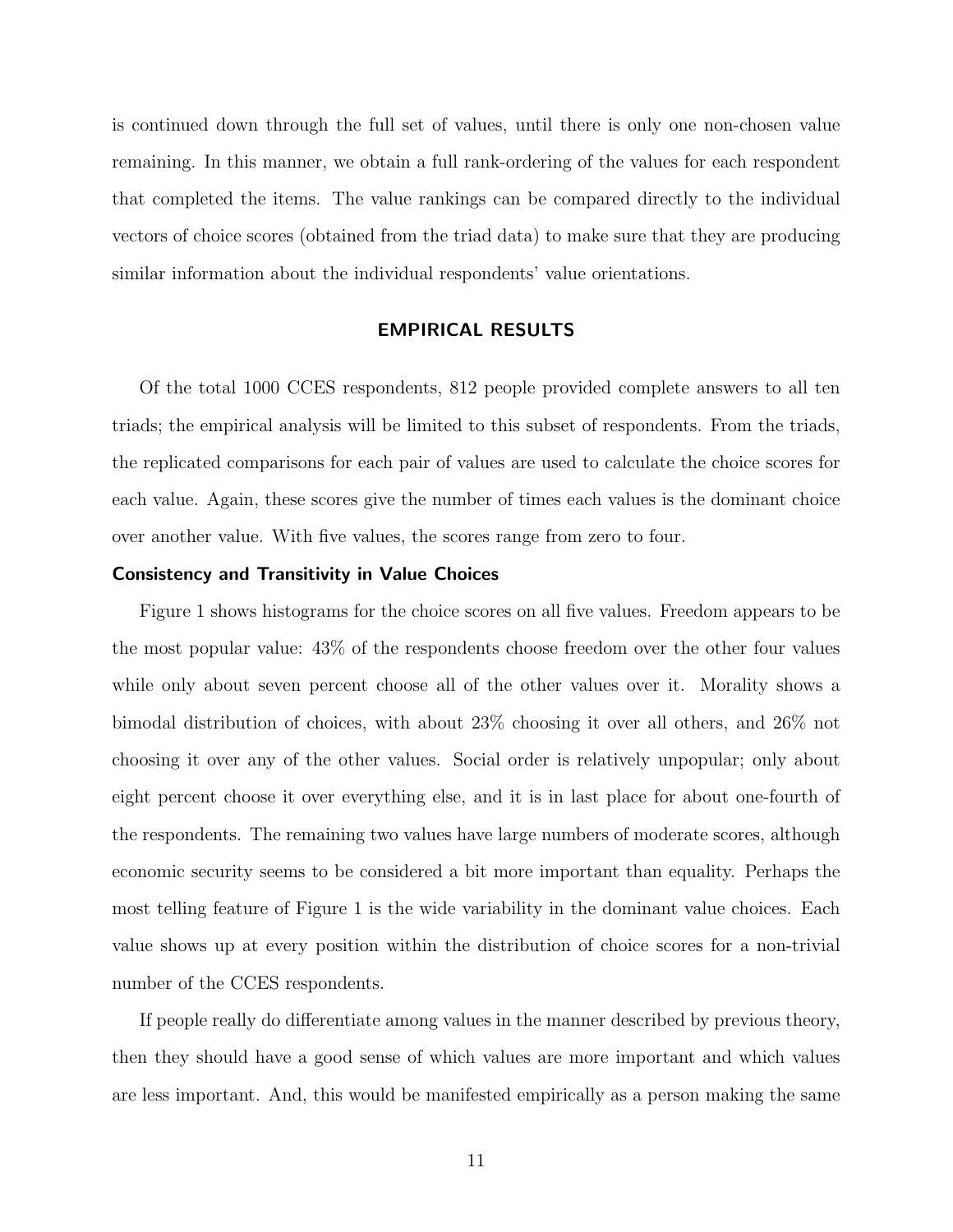choice each time he or she is presented with a specific pair of values and asked to identify which one is more important than the other.

When a person says that the same value is more important across all three replications of a specific pair of values, we can say that the pairwise choice is "fully-consistent." Again, five values produce ten distinct pairs. Thus, a person could show anywhere from zero through ten fully-consistent value choices.

Figure 2 shows the histogram for the number of fully-consistent choices given by each of the CCES respondents. Looking first at the extremes, nobody is fully-consistent across all ten pairs of values. At the same time, everyone is fully-consistent on at least one pair. There is a fairly pronounced mode at six fully-consistent choices, leaving the distribution with some degree of negative skewness. It is the case that a clear majority of the respondents (83.5%) are fully-consistent on more than half (i.e., five or more) of the pairwise choices.

The second requirement for the traditional conceptualization of individual value structures is that the pairwise choices between values are transitive. In other words, for any subset of three values (which can be used to construct three pairs of values), the choices on any two pairs drawn from that subset can be used to predict the choice on the third pair. This property must hold for all possible subsets of three values in order to aggregate the pairwise choices into a fully-ordered ranking of the values. In the CCES data, slightly more than two-thirds of the respondents (69.58%) show fully transitive choices. The remaining 30% of the respondents have ties in their choice scores, making it impossible to obtain a complete rank-order based upon their feelings about the respective values' degrees of importance.

It is difficult to draw any firm conclusions from these results. On the one hand, the data are generally supportive of the traditional view of individual value structures. Most people are consistent across the replications on most of their pairwise value comparisons. Similarly, the dominant pairwise choices are fully transitive for most respondents. On the other hand, these patterns in the data are relatively weak, both in absolute terms and in comparison to other data. A 2005 internet survey conducted by Knowledge Networks and supported by the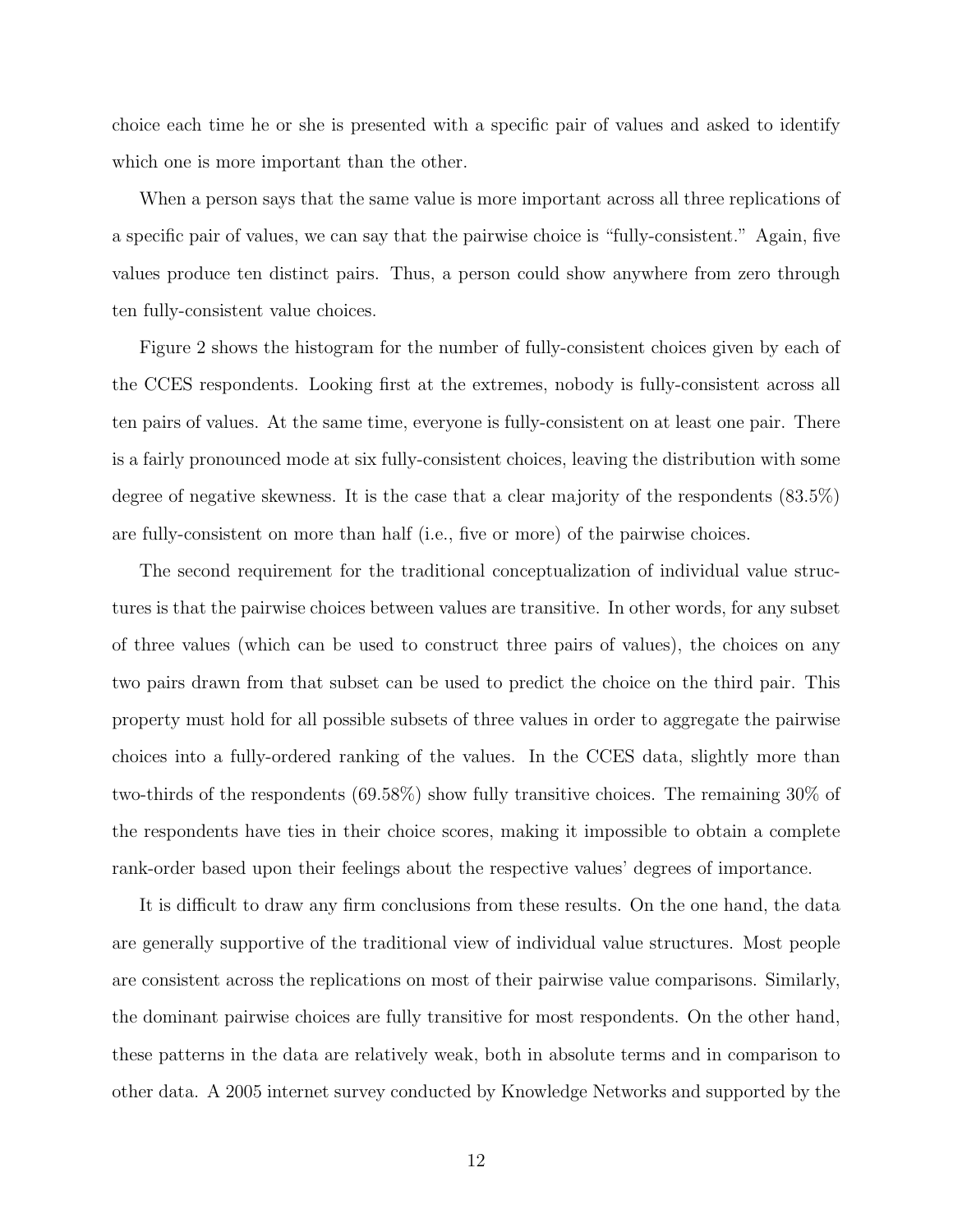Time-Sharing Experiments in the Social Sciences (TESS) program also used the method of triads to examine individual choices among a similar set of values (Jacoby 2009).<sup>5</sup> In that dataset, 93% of the respondents were fully-consistent on five or more of the ten pairwise choices. In fact, 13% were fully consistent on all ten value pairs (recall that nobody was consistent across all ten pairs in the CCES data). At the same time, almost 88% of the TESS respondents had fully transitive sets of dominant pairwise choices. The correlation between the number of consistent choices and the presence of fully transitive dominant choices is also weaker in the CCES data ( $r = 0.18$ ) than in the TESS data ( $r = 0.48$ ). So, while the current dataset provides some evidence that ordered value structures exist within the mass public, the attenuated patterns and weak relationships in the data impose some qualifications on this conclusion.

#### Value Choices and Ranked Values

A major objective of this study is to determine whether individual value structures can be represented accurately by value rankings. With the advent of internet surveys, it has once again become feasible to obtain the latter from respondents. But, ranking tasks do not allow any investigation of consistency or transitivity. So, it is important to determine whether they provide information that is consistent with the results obtained from the pairwise value choices.

As explained earlier, the 2006 CCES included a battery of value ranking items in the postelection wave of the survey. 652 people responded to the full set of items, and the histograms for the importance ranks of the values are shown in Figure 3. Overall, the distributions of ranks attributed to the separate values appear to be fairly similar to the distributions of choice scores obtained from the triads. Once again, freedom is regarded as most important by the largest number of respondents. And, the bimodal distribution for morality shows up here as well, although a larger proportion of respondents regard it as least important than was the case with the pairwise choices. Social order seems to be a bit more important in the rankings than it was with the choices, and the distributions for economic security and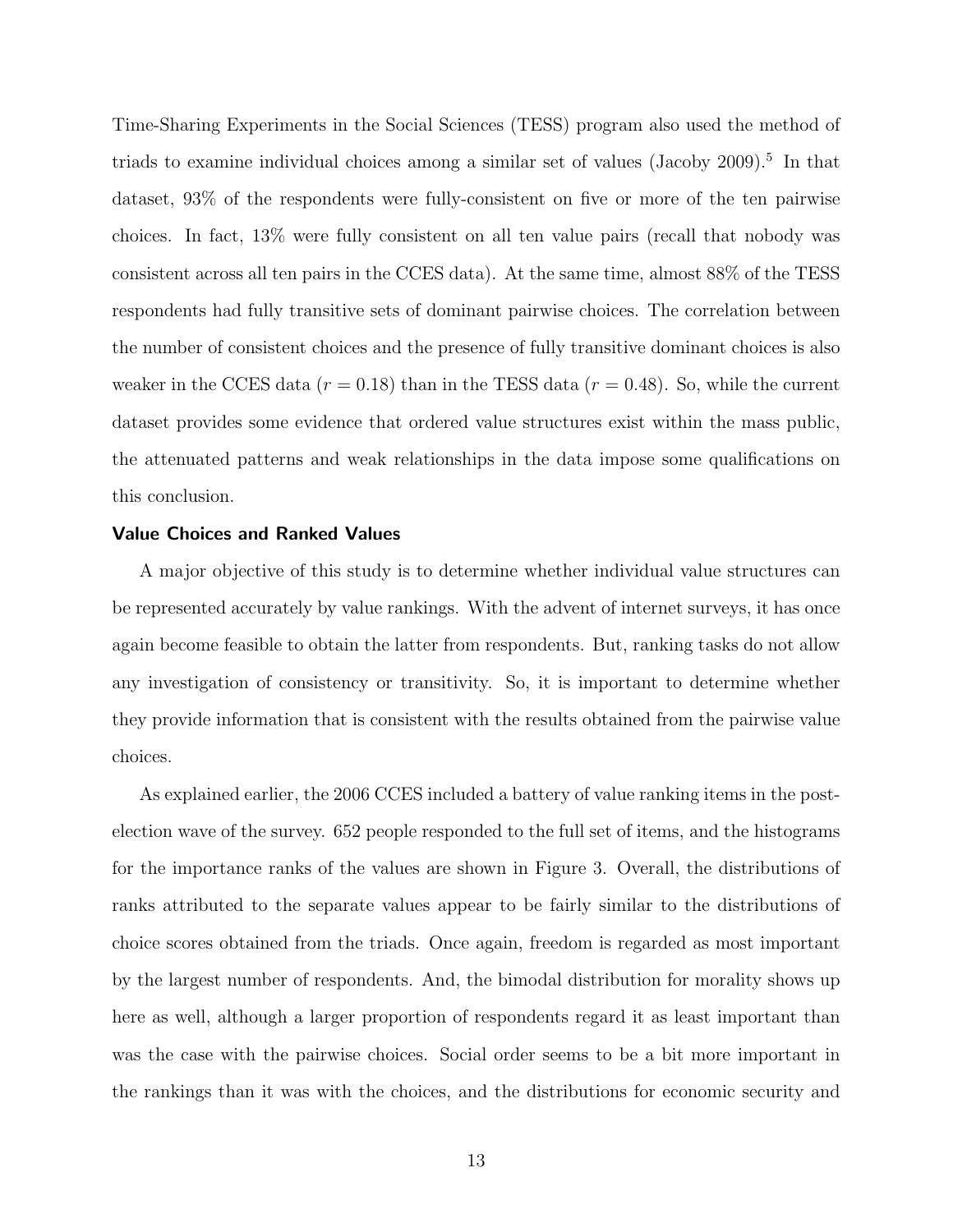equality once again indicate that people generally accord those values intermediate levels of importance in their individual hierarchies. Just as with the results from the triads, there is a great deal of variability in the importance that people assign to the respective values.

In order to assess the correspondence between the value rankings and the value choices, we will estimate a series of regression equations. There is one equation for each value, and the dependent variable is the number of values that are lower than this value within the person's ranking. Thus, the dependent variable in each equation has the same range and a similar interpretation to the choice scores calculated from the responses to the triads. In principle, the independent variables in each regression equation should consist of the choice scores for all five values, since the position of each value within the ranking is affected by the positions of all the other values. But, the choice scores are ipsative measures (as are the rank scores), which means that they sum to a constant value for all observations. Hence, one of the equations is actually redundant, given the others. And, one value must be omitted from the independent variables in each equation in order to avoid perfect collinearity with the intercept. For simplicity and ease of interpretation, we will estimate linear regressions, which predict the mean rank score conditional on the choice scores; in effect, we are using ranks (based on the dominant pairwise choices) to estimate other ranks (obtained from the direct ranking task). Note that ordinal logistic regressions produce results that are substantively identical to those shown here.

Table 1 presents the OLS estimates for the five equations. In the first four, the choice score for morality is omitted from the independent variables; in the fifth equation (predicting the rank for morality), the omitted variable is the score for economic security. Looking first at the variance explained in each equation, the figures are quite reasonable for public opinion data, with R-squared ranging from 0.198 (for social order) to 0.531 (for morality). And, in each equation, the coefficient for the choice score on the value corresponding to the dependent variable is statistically significant, positive, and much larger than the other coefficients in that equation. For example, in the equation that predicts the ranking assigned to freedom,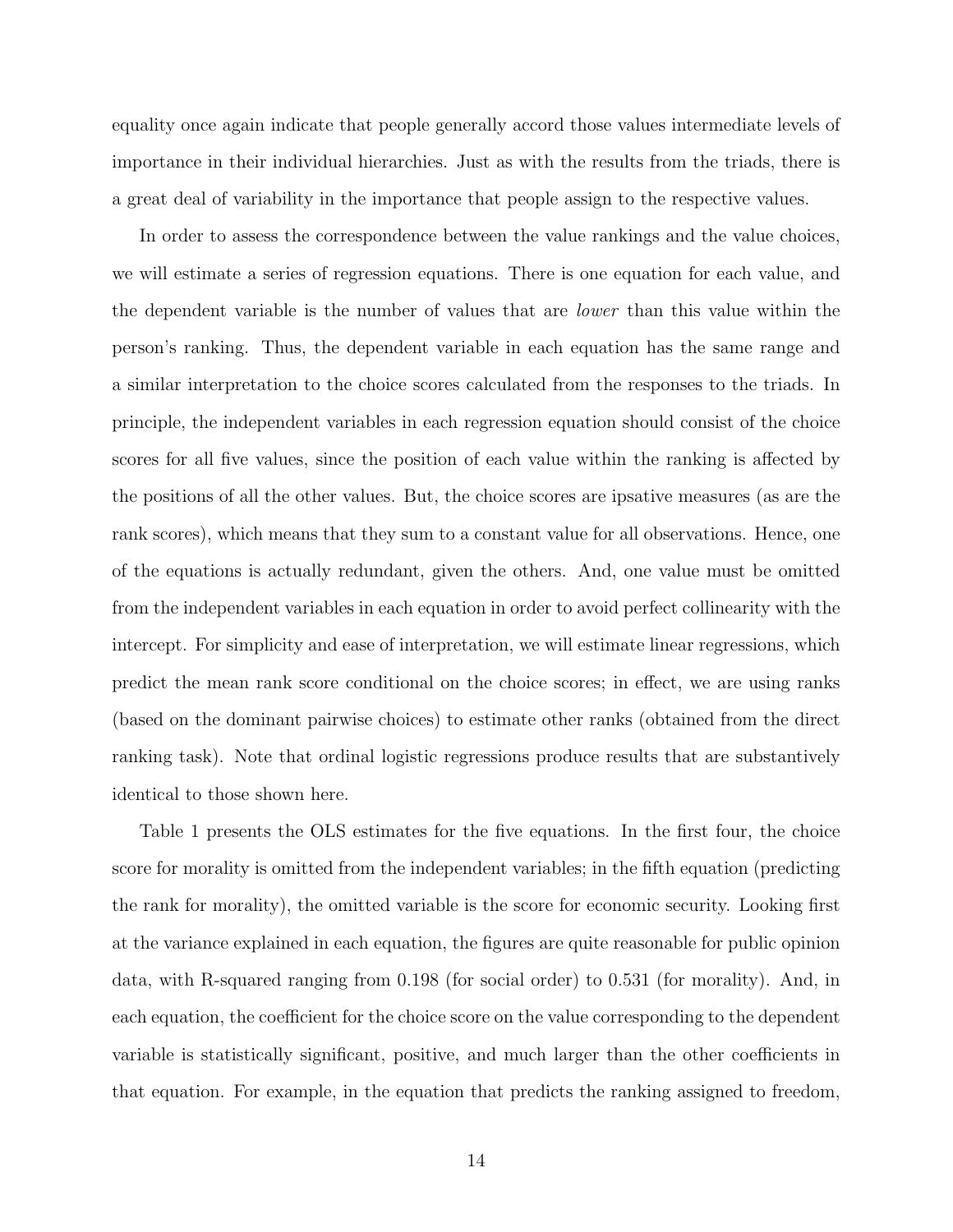the coefficient on the choice score for freedom is 0.640 while the other three choice scores have coefficients of only 0.110, 0.071, and 0.055, respectively. Similar differences in the coefficients occur in the other four equations, too. Notice also that in every equation, at least two of the choice scores (and usually more) have significant effects on the value ranking. This shows that beliefs about value importance are interdependent across separate values and, in so doing, provides some indirect evidence for treating values as integrated systems, rather than discrete individual orientations. More generally, the results in Table 1 suggest that the value rankings do, in fact, produce information that is consistent with the pairwise value choices.

The regression results could be interpreted as aggregate-level evidence regarding the consistency between the data from the triads and those from the value rankings. But, how consistent are individual-level choices and rankings? This question can be answered very easily, by calculating— for each respondent— the Spearman correlation between the vector of choice scores and the set of value ranks.

The histogram for the respondent-specific correlations is shown in Figure 4. The most prominent feature of the distribution is its very pronounced negative skew. Precisely as we would expect if the choices and rankings are generating consistent information, the vast majority of the CCES respondents show strong positive correlations between their choice scores and the value rank-orders. The median correlation is 0.700, and 29% of the respondents have coefficients of 0.900 or higher, including 9% with perfect correlations of 1.000).

At the same time, we cannot ignore the fact that the lower tail of the distribution in Figure 4 really does extend a long way beyond the zero point. In fact, 80 people (or about 12% of the sample) have negative correlations between their choices and rankings. The minimum value, exhibited by six people, is -.900; for these individuals, the two estimates of value structure are almost mirror images!

It is not entirely clear why there is such extreme variability in the correlations. The size of an individual's Spearman coefficient is only very weakly related to that person's level of education  $(r = 0.132)$ . It does show weak to moderate relationships with the existence of fully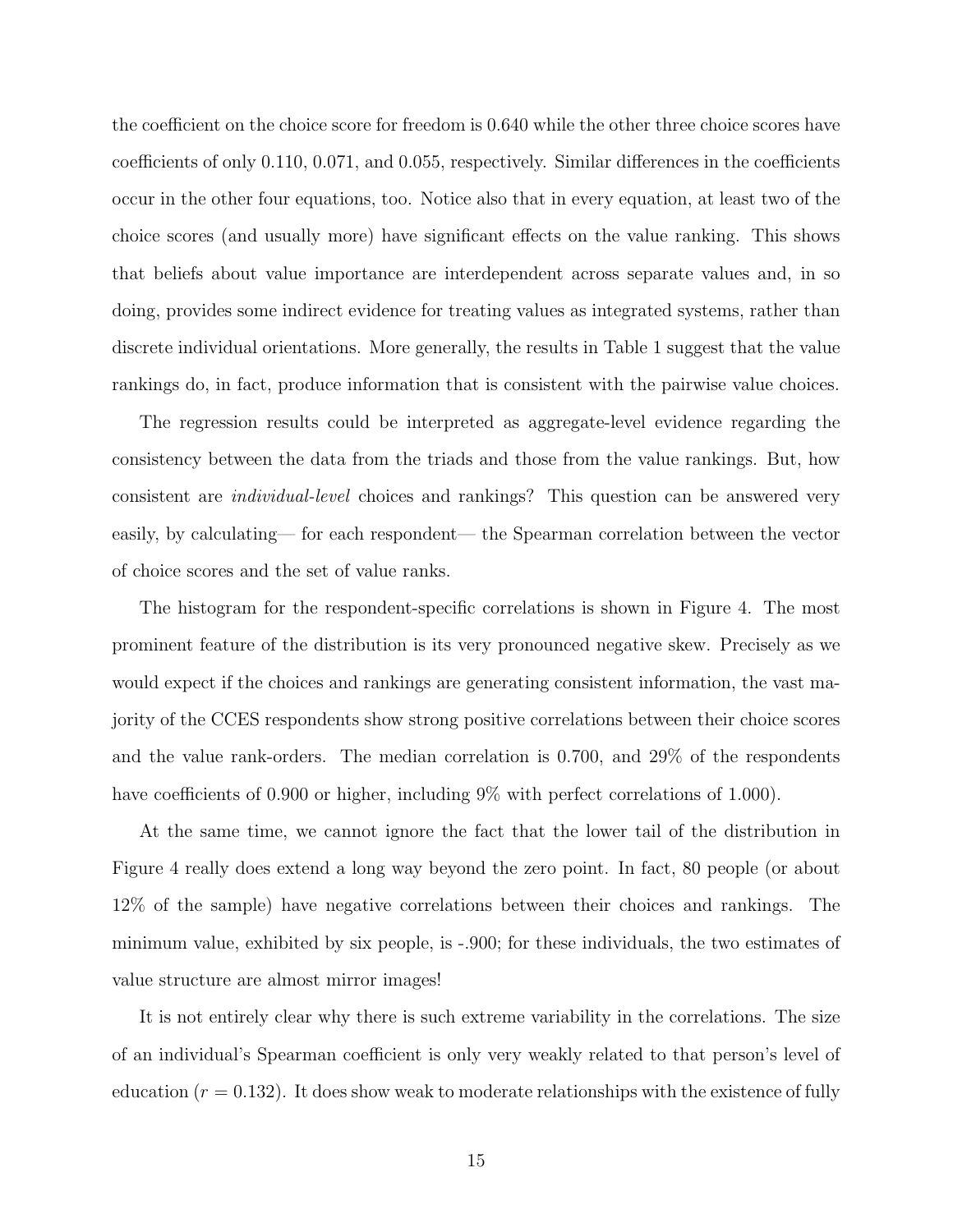transitive dominant choices  $(r = 0.086)$  and the number of fully consistent pairwise choices  $(r = 0.230)$ . All of these correlations may be manifestations of a very weak sophistication effect.

It is also possible that some real changes in individual orientations occurred over the relatively short period between the two waves of the study; if so, this would also drive down the correlation between the two sets of value scores for the affected individuals. Any "real" changes would probably show up in other orientations besides feelings of value importance. The CCES used a one-hundred point scale to measure ideology, with scores ranging from zero for extreme liberals to 100 for extreme conservatives, with 50 as a neutral midpoint.<sup>6</sup> This variable was included in both the pre- and post-election waves of the study. So, we can see whether temporal consistency in the values' ranks is related to consistency over time in the person's ideological position.

The absolute difference in an individual's ideology score across the waves shows a correlation of -0.124 with the Spearman correlation between the choice scores and the value rankings. Thus, people who changed their ideological position from October through November 2006 also tend to change their feelings about the relative importance of the respective values. But, while the correlation is statistically significant, the numerical value is very small. It is also interesting that a similar relationship does not occur for party identification (which was also measured in both waves of the survey). So, it appears likely that the negative correlations are probably due more to measurement error, than to any systematic process that leads to major differences in the ways that people feel about values.

#### Value Structures and Other Political Orientations

The theoretical importance of basic values stems mainly from their potential to affect a broad variety of other beliefs, attitudes, and behavior. But, the ability to evaluate such connections is dependent upon the quality of the available empirical indicators. So, it is important to see how the two different measurement approaches developed here affect the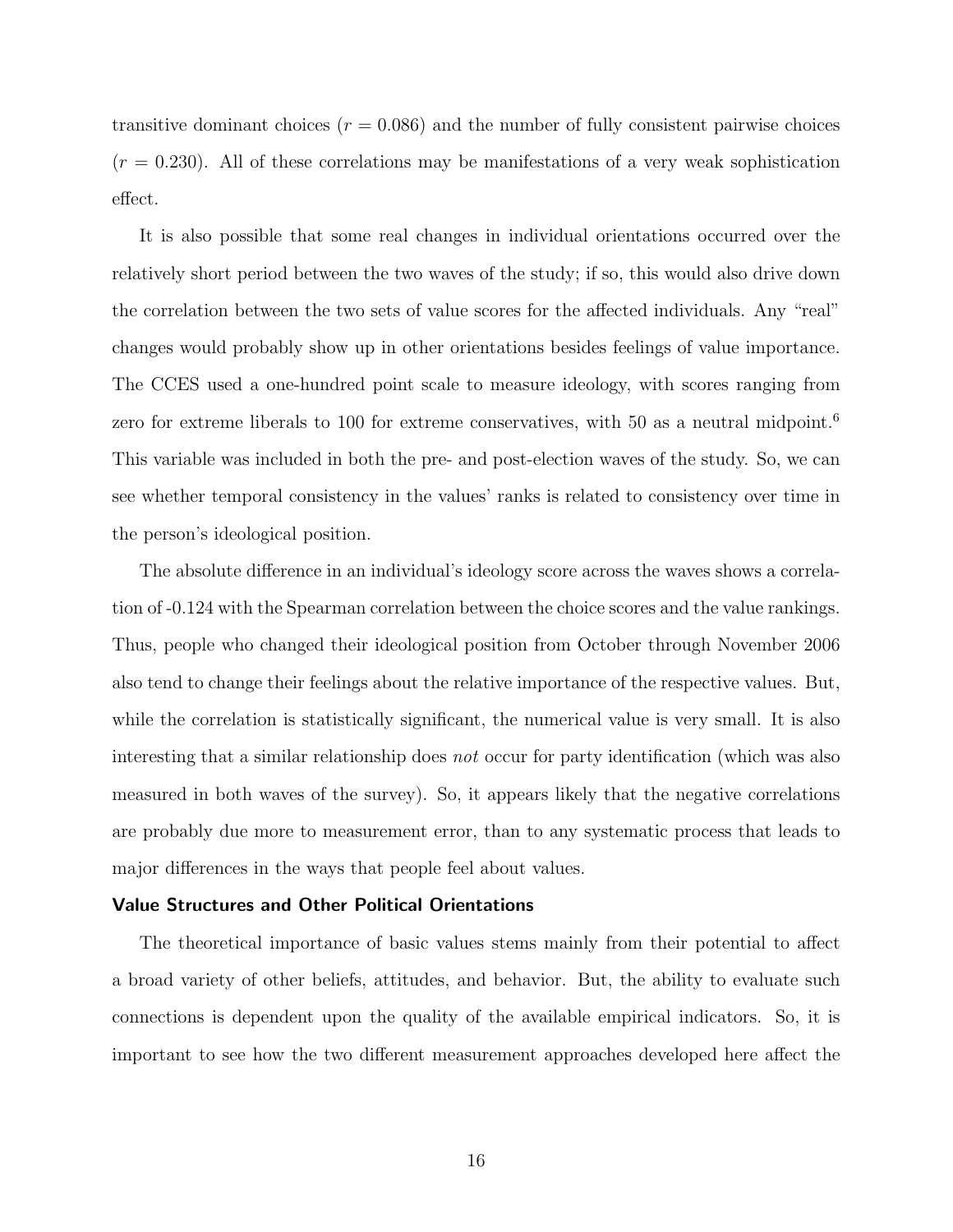empirical relationships between our estimates of individual value structures and other important political orientations.

One fortuitous feature of the CCES survey instrument is that it included separate, but identical, questions about party identification and ideology in the two waves of the study. Therefore, we can relate the choice scores for the values to these two orientations in the preelection wave, and we can separately look at the relationship between the value ranks and the same two variables in the post-election wave. As already explained, ideology is measured on a zero-to-one hundred point scale. Party identification is measured with the usual sevenpoint index.<sup>7</sup> The pre-election versions of these two variables are regressed on the choice scores for four of the values (economic security is omitted to avoid perfect collinearity), while the post-election versions are regressed on the ranks for four of the values (again, omitting economic security).

The OLS estimates from these regressions are shown in Table 2. One feature in the results is immediately apparent: The variance explained is higher when the value rankings are used as predictors than when the choices scores are used, although the difference is much greater for party identification (R-squared values of 0.226 and 0.345, for choices and rankings, respectively) than for ideology (R-squared values of 0.334 and 0.359, respectively). In all four equations, the largest coefficient occurs for morality. The more values over which morality is chosen in the pre-election wave, and the higher it falls within a person's postelection ranking, the more Republican or conservative the self-placement. The same is true of social order, although the size of the effect is much smaller in every equation.

The results for equality and freedom are particularly interesting. Starting with the former, the coefficient for equality is always negative, although it is only significant in those equations using scores based upon the dominant pairwise choices. With that important caveat, it is always the case that the more important a person believes equality to be, relative to other values, the stronger that person's Democratic identification and liberal selfplacement. Conversely, the coefficient for freedom is always positive, but it is only significant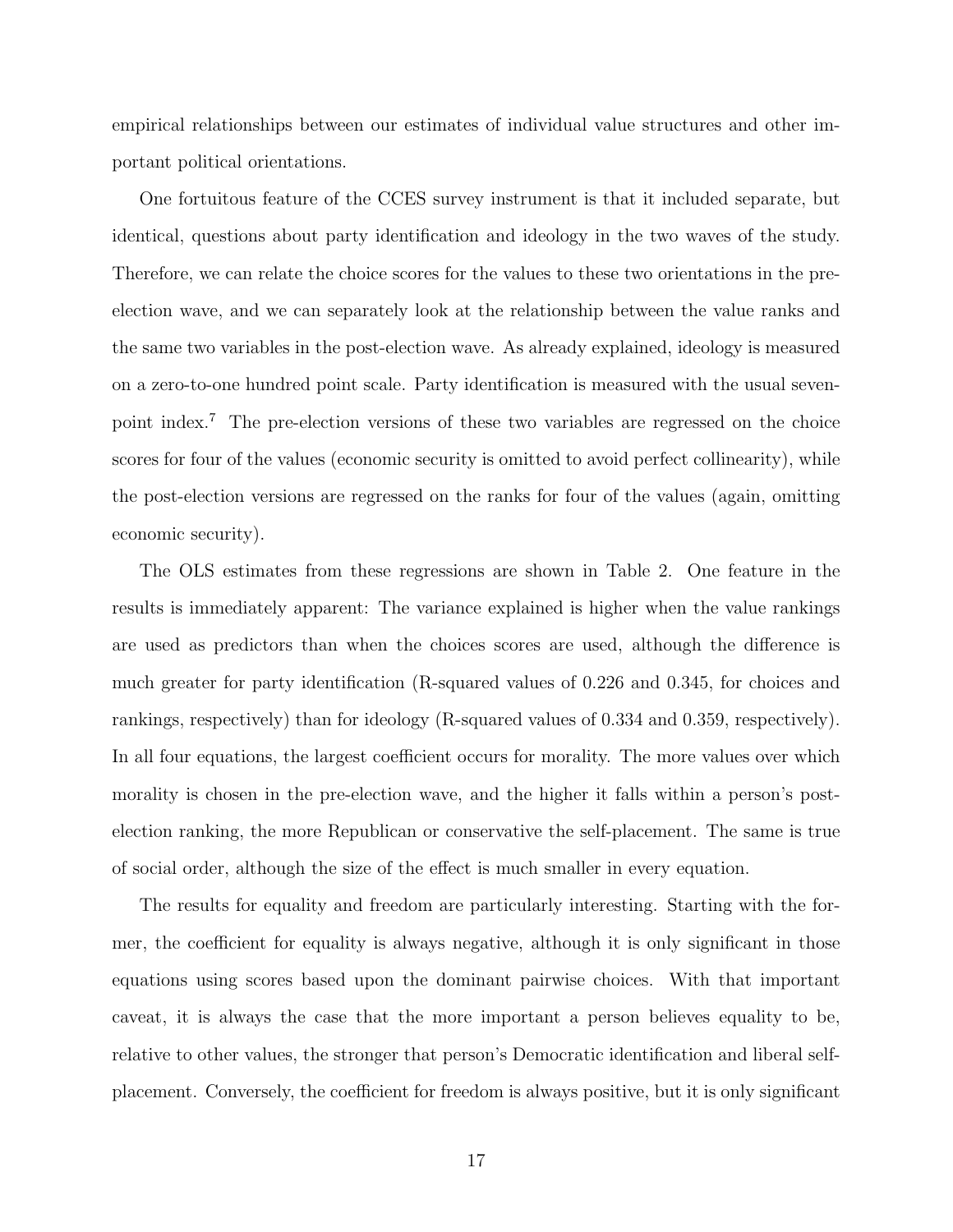in the equations using the value rankings. Note, too, that the sizes of the coefficients for freedom and equality "trade off" across the two measurement strategies for value structures: Consistent with the differences in statistical significance, the magnitude of equality's effect is larger in the equations based upon the choices, while the magnitude of freedom's impact is greater in the ranking equations. This variability in effects is particularly striking because the impact of the other two values remains fairly stable across the equations.

While these patterned differences involving freedom and equality probably are not a mere coincidence, it is unclear what might be causing them. The broader finding from this part of the analysis is that feelings about values are related to party identification and ideology, regardless of the measurement strategy that is employed for the former. That being said, the goodness of fit is better in the equations that use the value rankings. So, by that standard, we are actually observing "better" results with the measurement strategy that is simpler to administer in an internet survey.

#### CONCLUSIONS

Most previous research on human values has assumed that ranked values are superior to other methods— especially rating scales— of ascertaining individual feelings about the relative importance of core principles like freedom, equality, and the like. Such value rankings seem to come closer to the inherently comparative nature of value orientations than do reactions toward separate values, taken one at a time. But, there has never been any direct evidence to support such a position. The current study has tried to provide exactly that kind of evidence and, in so doing, confirm that value rankings are a valid representation of individual feelings about value importance. This task is particularly important in light of recent research on phenomena like value ambivalence and indifference, both of which could easily prevent the development of fully-ordered value structures.

The approach taken here is to construct a model that specifies what *should* occur if people really do make meaningful and orderly distinctions about the relative importance of different values. First, they should make consistent choices across replicated presentations of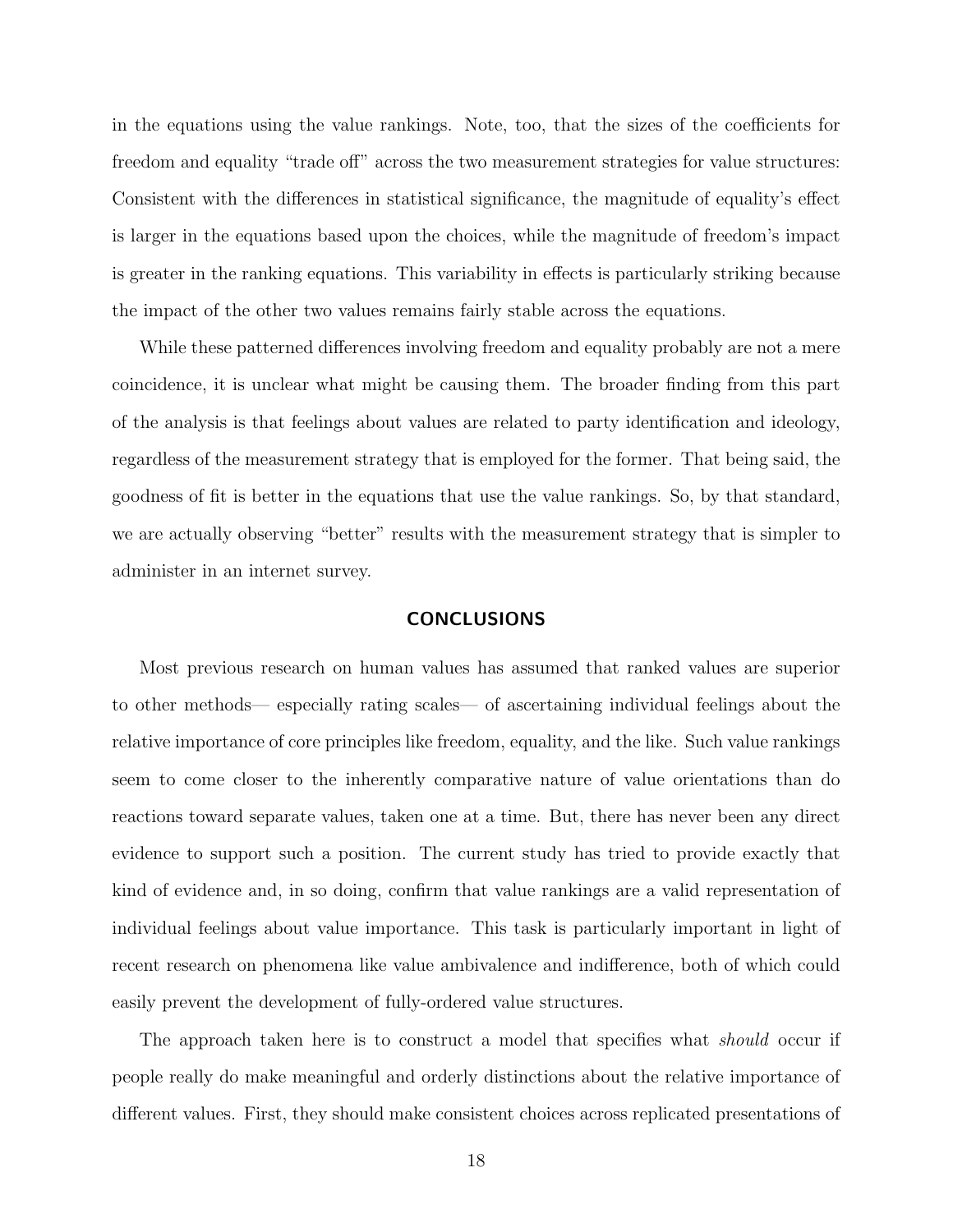a given value pair. And second, the dominant choices for the full set of value pairs should be transitive. Analysis of the triad data from the 2006 CCES shows that these conditions are generally met within the American mass public. This is strong evidence for the existence of individual value structures, at least with respect to the five politically-relevant values under consideration here.

The results from this analysis also have important practical implications, by showing that straightforward value rankings produce results that are highly consistent (for most people) with the results constructed from the responses to the more cumbersome triads. Value rankings have a long tradition in research on values. But, for practical reasons, they are not feasible for use with telephone surveys. And, given that the latter have dominated most public opinion research over the past thirty years or so, value rankings have experienced a period of extended dormancy. This is changing, however, with the increased use and scholarly acceptance of high- quality internet surveys where it is possible to construct items that ask respondents to rank a set of stimuli. Therefore, evidence like that presented here regarding the validity and quality of value rankings should encourage further substantive efforts using that item format.

The preceding optimistic interpretations must be tempered a bit by some of the other features revealed in the empirical analysis. The data contain a nontrivial number of inconsistent and intransitive choices, along with some very weak correlations between the value choices and several criterion variables. Similarly, the differences in the effects of freedom and equality on party identification and ideology across the two measurement strategies potentially is a matter of concern. All of these phenomena may be due to the pervasive effects of random measurement error. If so, the fact that they persist even though the method of triads attempts to control for the effects of error is troubling. Therefore, it may be best to fall back on a conclusion that, while unsatisfying, is at least prudent: More research, probably involving additional data collection, is necessary in order to confirm that individuals maintain orderly value structures as a prominent component of their political belief systems.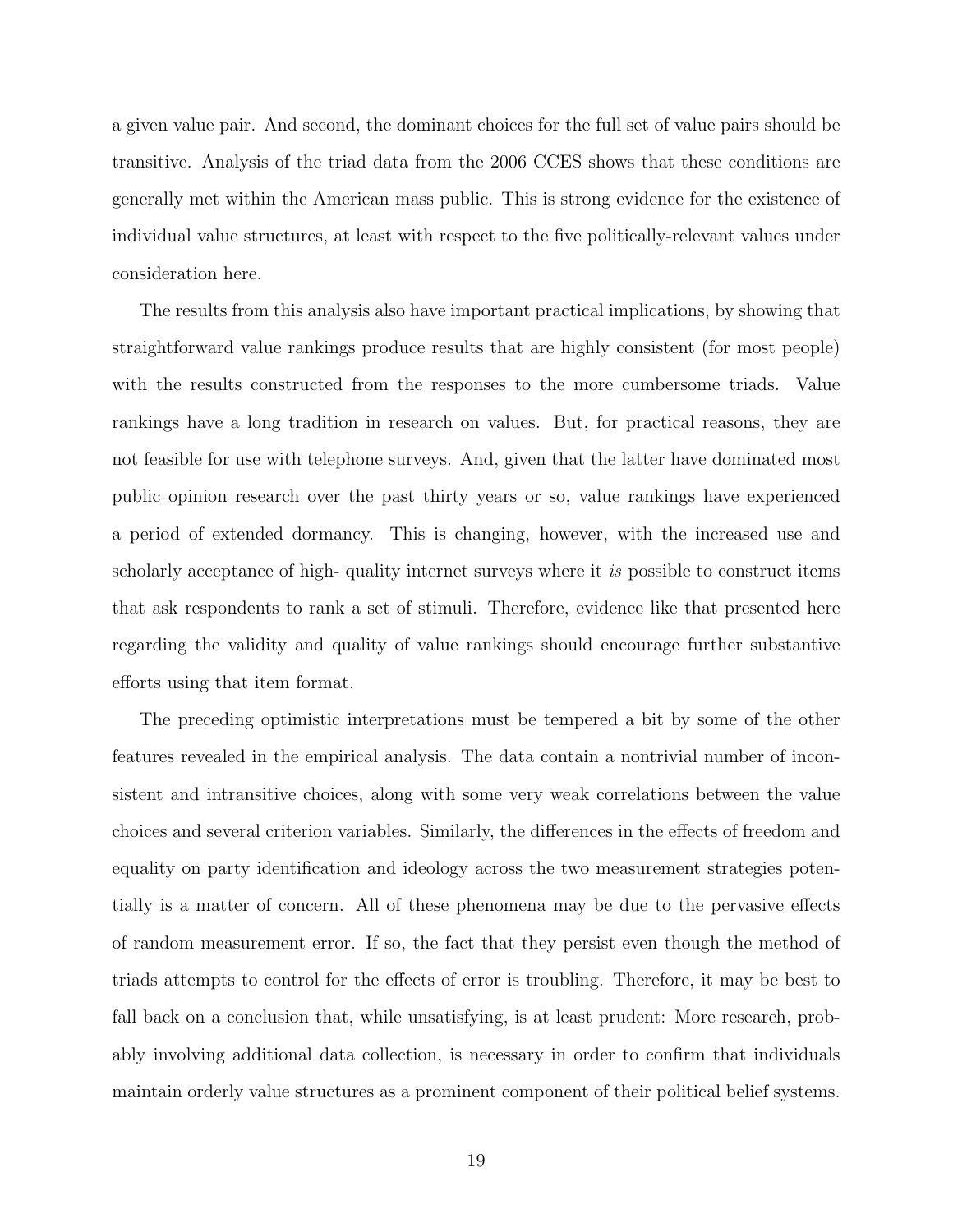# APPENDIX

# QUESTION WORDING FOR ITEMS IN THE 2006 COOPERATIVE CONGRESSIONAL ELECTION STUDY

## I. Items in the Pre-Election Wave of the Survey

All respondents were shown the following two screens to introduce the values:

(Beginning of Screen 1)

We'd like to ask you about some things that are important for our society, such as freedom, equality, economic security, morality, and social order. First, here is what we mean by these ideas:

By FREEDOM we mean the widest liberty possible for everyone to act and think as they consider most appropriate.

By EQUALITY we mean making sure that everyone has the same chance to get ahead in life.

By ECONOMIC SECURITY we mean making sure that everyone has a steady job, a decent income, and a reasonable standard of living.

By MORALITY we mean people living according to the rules that most people agree constitute decent human behavior.

By SOCIAL ORDER we mean being able to live without fear, in a safe, peaceful society where the laws are respected and enforced.

(End of Screen 1)

(Beginning of Screen 2)

All five of these ideas are important, but sometimes we have to choose between what is more important and what is less important. And, the specific choices we make sometimes depend upon the comparisons we have to make.

On the next few screens, we will show you these ideas in sets of three. For each set, please use the mouse to indicate the idea that you think is most important of the three, and also the idea that you think is least important of the three. In some cases, you might think all three of the ideas are very important, but please try to indicate the ones you think are most and least important if you had to choose between them.

If you need to review what we mean by freedom, equality, economic security, morality, and social order please click here.

(End of Screen 2)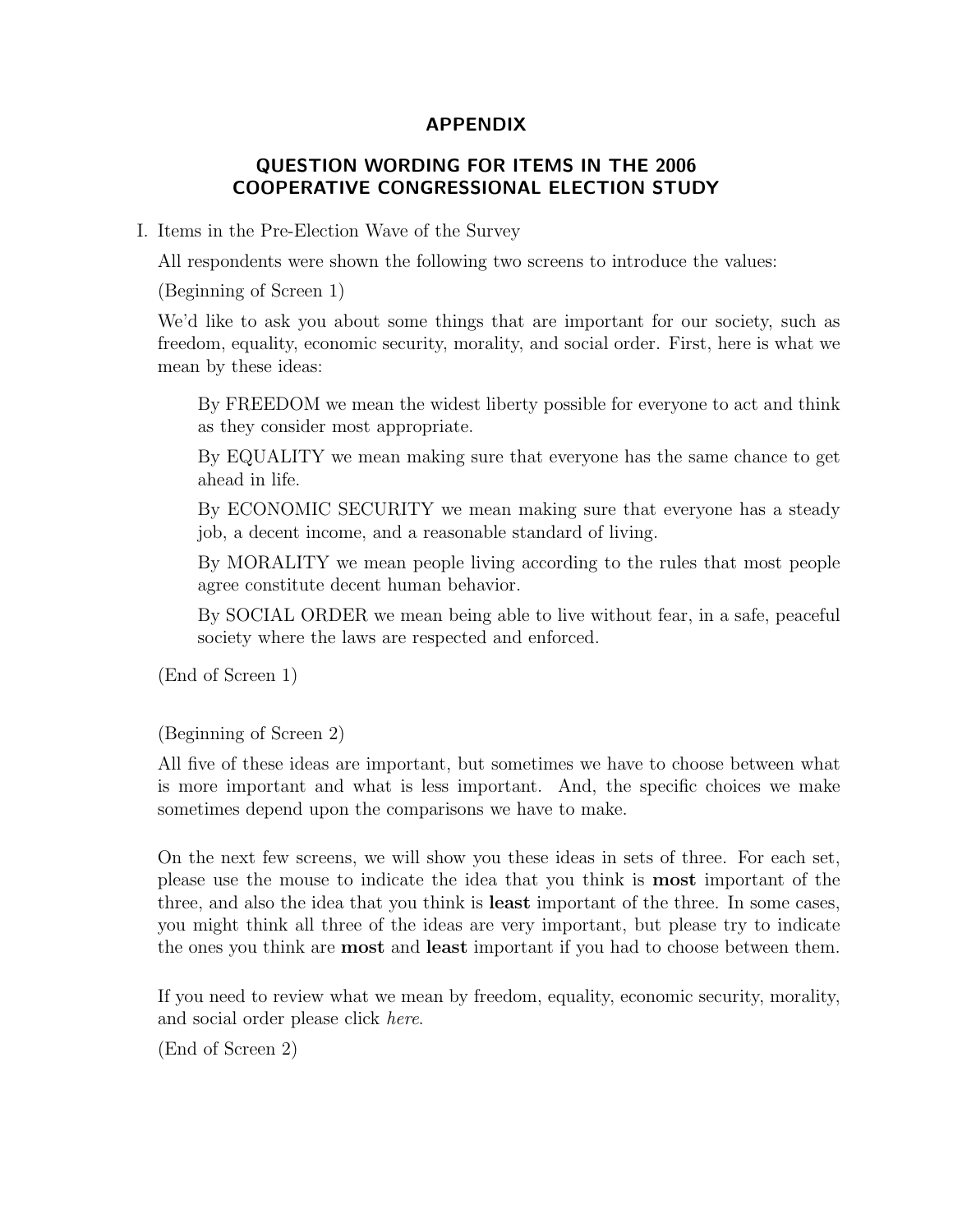After viewing the two preceding introductory screens for the values, respondents moved on to another screen which presented the first value triad in a format like the following.

(Beginning of Screen 3)

| The MOST<br><b>IMPORTANT</b><br>idea from these<br>three is: | The LEAST<br><b>IMPORTANT</b><br>idea from these<br>three is: |                   |
|--------------------------------------------------------------|---------------------------------------------------------------|-------------------|
|                                                              |                                                               | Freedom           |
|                                                              |                                                               | Equality          |
|                                                              |                                                               | Economic Security |
|                                                              |                                                               |                   |

If you need to review what we mean by freedom, equality, and economic security please click here.

(End of Screen 3)

Respondents used the mouse to click on one box within each column, in order to indicate their choices for the most and least important values within the triad. The remaining nine triads were then presented using an identical format. Each triad appeared on a separate screen. The order of the triads, and the order of the values within each triad were randomized. Respondents were not permitted to move backward and revisit previously-completed triads.

The full set of value triads is as follows:

Freedom, Equality, Economic security Freedom, Equality, Social order Freedom, Equality, Morality Freedom, Economic security, Social order Freedom, Economic security, Morality Freedom, Social order, Morality Equality, Economic security, Social order Equality, Economic security, Morality Equality, Social order, Morality Economic security, Social order, Morality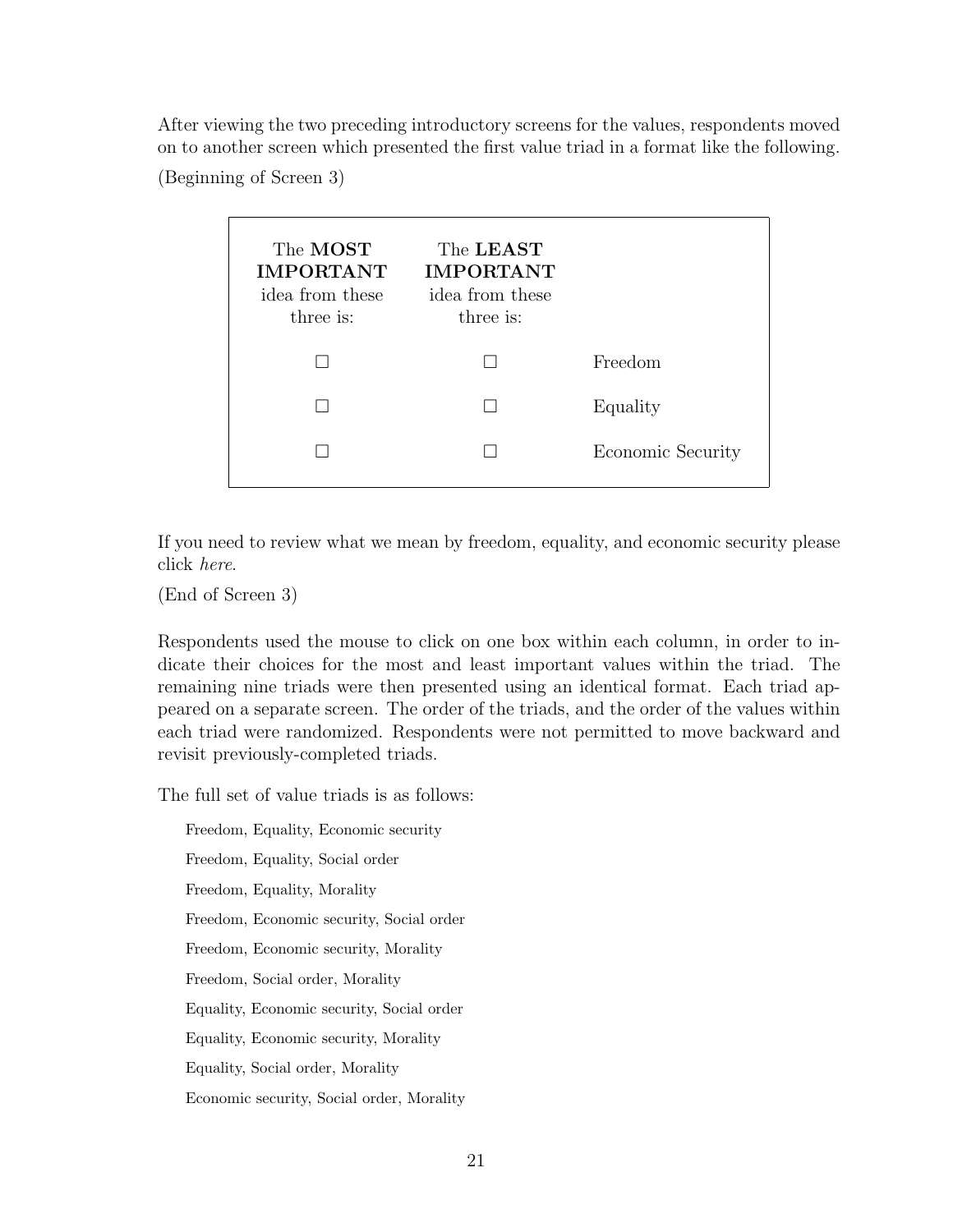II. Items in the Post-Election Wave of the Survey

All respondents were shown the following introductory screen:

(Beginning of Screen 1)

On the next few screens, we will show you a list of values, such as freedom, equality, and so on. Nearly everyone agrees that all of these values are important. However, sometimes we have to choose one value over another.

From the list of values, please select the single value that you think is the most important.

```
(End of Screen 1)
```
Starting with the next screen, respondents used radio buttons to select the most important value from those that appeared on the screen. The order of the values in the list is randomized for each respondent.

(Beginning of Screen 2)

Again, please select the single value that you think is the most important.

FREEDOM, that is the widest liberty possible for everyone to act and think as they consider most appropriate.

EQUALITY that is making sure that everyone has the same chance to get ahead in life.

ECONOMIC SECURITY, that is making sure that everyone has a steady job, a decent income, and a reasonable standard of living.

MORALITY, that is people living according to the rules that most people agree constitute decent human behavior.

SOCIAL ORDER, that is being able to live without fear, in a safe, peaceful society where the laws are respected and enforced.

INDIVIDUALISM, that is everyone getting ahead in life on their own, without extra help from government or other groups.

PATRIOTISM, that is looking beyond our own personal interests and doing things that honor, respect, and protect our nation as a whole.

(End of Screen 2)

After finishing the selection on Screen 2, respondents were shown another screen that started with the question, "Now, of the values that remain, which one would you say is the most important?" The question was followed by a list of the six values that were not chosen on the preceding screen. This process was repeated, successively eliminating chosen values from the list, until respondents were asked to choose from a list of only two values.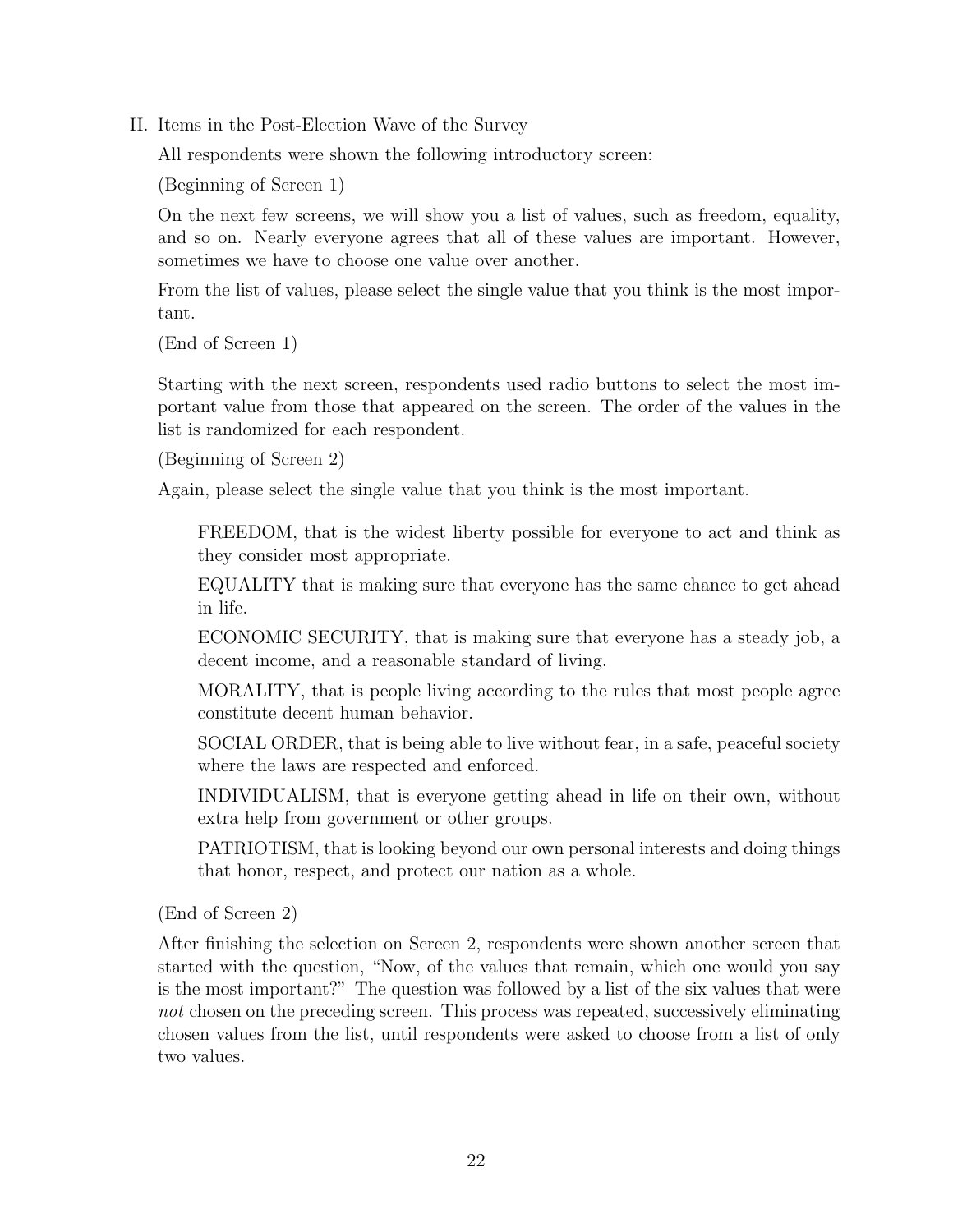# NOTES

- 1. Of course, the importance of any given value varies from one individual to the next. So, the expression for the importance should have another subscript indexing people. For example, the  $j^{th}$  person's judgment about the importance of value i could be shown as  $I(Val_i)_j$ . Here, however, it should be clear that the discussion is referring to a single individual, so the second subscript is omitted to keep the notation as simple as possible.
- 2. Specifically, the average difference between  $\bar{e}_i$  and its expected value (of zero) is equal to  $\sigma_i/\sqrt{m}.$
- 3. The 2006 is a large collaborative project involving 36 research teams comprised of scholars from 39 universities. Each research team contributed a separate set of items to the survey; each team's set of items was administered to separate national samples of 1000 respondents. Along with the respective teams' items, there was a set of "common content" items (e.g., sociodemographic characteristics, general political orientations, etc.) that was administered to all respondents. A more complete description of the 2006 CCES is provided by Vavreck and Rivers (2008).
- 4. In fact, the CCES respondents were asked to rank-order a set of seven values. Along with the five values from the pre-election wave, individualism and patriotism were also added to the list. The analyses reported below only use the relative positions of the five values; basically, the presence of the two extra values is ignored for purposes of this study.
- 5. The set of values used in the TESS data is slightly different from the one used here. It used "liberty" rather than "freedom," and the definition of "equality" was different.
- 6. The wording of the question is as follows: "One way that people talk about politics in the United States is in terms of liberal, conservative, and moderate. We would like to know how you view the parties and candidates using these terms. The scale below represents the ideological spectrum from very liberal to very conservative." Respondents viewed a line segment, with "Very liberal" at the left end, and "Very conservative" at the right side. They were asked, "Where would you place yourself on this line?" Respondents used the mouse to respond, by clicking a position along the line. The location was measured, using a zero to one hundred scale.
- 7. The wording for the party identification items was adapted from the standard questions used in the ANES interview schedules. Respondents were first asked "In general, do you think of yourself as a Democrat, a Republican or Independent?" This item was followed by three additional questions: "If Democrat or Republican, how strongly do you feel about your party?" (answers were recorded as "Strong D/R" or "Weak D/R") and "If Independent, do you lean toward one of the parties? If so which one? (answers were recorded as "D" or "R.").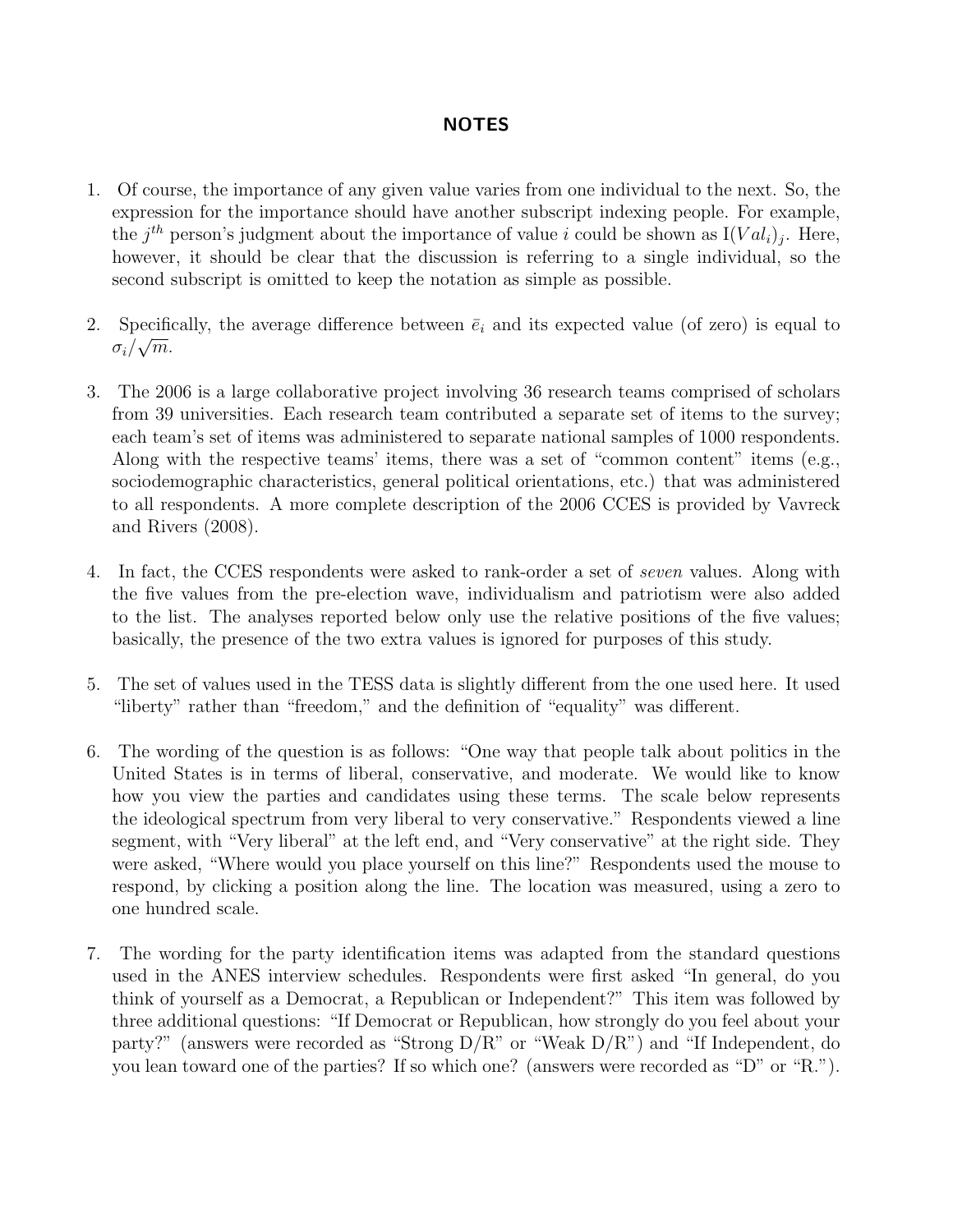#### REFERENCES

- Allison, Paul D. and Nicholas A. Christakis. (1994) "Logit Models for Sets of Ranked Items." Sociological Methodology 24: 199-228.
- Alvarez, R. Michael and John Brehm. (2002) Hard Choices, Easy Answers. Princeton, NJ: Princeton University Press.
- Alwin, Duane F. and Jon A. Krosnick. (1985) "The Measurement of Values in Surveys: A Comparison of Ratings and Rankings." Public Opinion Quarterly 49: 535-552.
- Bernard, Mark M.; Gregory R. Maio; James M. Olson. (2003) "Effects of Introspection about Reasons for Values: Extending Research on Values-as-Truisms." Social Cognition 21: 1-25.
- Borg, Ingwer and Patrick J. F. Groenen. (2005) Modern Multidimensional Scaling: Theory and Applications (Second Edition). New York: Springer.
- Coombs, Clyde H. (1964) A Theory of Data. New York: Wiley.
- Goren, Paul; Christopher M. Federico; Miki Caul Kittilson. (2006) "Party, Values, and the Belief System Core." Paper presented at the 2006 Annual Meetings of the American Political Science Association.
- Grant, J. Tobin and Thomas J. Rudolph. (2003) "Value Conflict, Group Affect, and the Issue of Campaign Finance." American Journal of Political Science 47: 453-469.
- Gulliksen, Harold and Ledyard R. Tucker. (1961) "A General Procedure for Obtaining Paired Comparisons from Multiple Rank Orders." *Psychometrika* 26: 173-183.
- Jacoby, William G. (2009) "Individual Value Choices: Hierarchical Structure Versus Ambivalence and Indifference." Paper presented at the 2009 Annual Meetings of the Midwest Political Science Association.
- Klein, Markus; Hermann Dülmer; Dieter Ohr; Markus Quandt; Ulrich Rosar. (2004) "Response Sets in the Measurement of Values: A Comparison of Rating and Ranking Procedures." International Journal of Public Opinion Research 16: 474-483.
- Krosnick, Jon A. and Duane F. Alwin. (1988) "A Test of the Form-Resistant Correlation Hypothesis: Ratings, Rankings, and the Measurement of Values." Public Opinion Quarterly 52: 526-538.
- McCarty, John A. and L. J. Shrum. (2000) "Measurement of Personal Values in Research." Public Opinion Quarterly 64: 271-298.
- Maio, Gregory R. and James M. Olson. (1998) Values as Truisms: Evidence and Implications." Journal of Personality and Social Psychology 74: 294-311.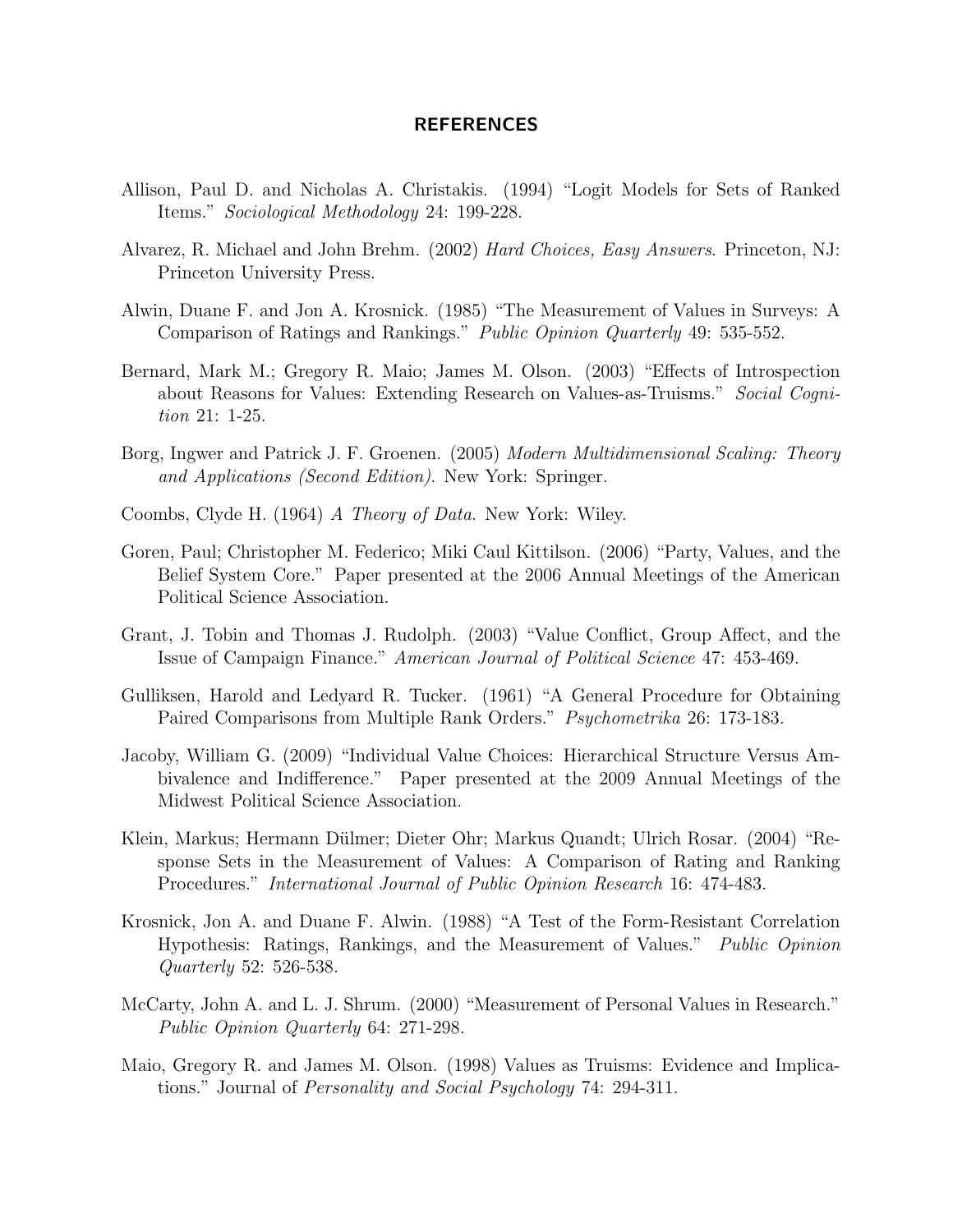- Maio, Gregory R.; Neal J. Roese; Clive Seligman; Albert Katz. (1996) "Rankings, Ratings, and the Measurement of Values: Evidence for the Superior Validity of Ratings." Basic and Applied Social Psychology 18: 171-181.
- Maydeu-Olivares, Albert and Ulf Böckenholt. (2005) "Strucural Equation Modeling of Paired-Comparison and Ranking Data." Psychological Methods 10: 285-304.
- Miethe, Terance D. (1985) "The Validity and Reliability of Value Measurements." Journal of Psychology 119: 441-453.
- Munson, J. Michael and Shelby H. McIntyre. (1979) "Developing Practical Procedures for the Measurement of Personal Values in Cross-Cultural Marketing." Journal of Marketing Research 16: 55-60.
- Nelson, Thomas E.; Rosalee A. Clawson; Zoe M. Oxley. (1997) "Media Framing of a Civil Liberties Conflict and Its Effect on Tolerance." American Political Science Review 91: 567-583.
- Rankin, William L. and Joel W. Grube. (1980) "A Comparison of Ranking and Rating Procedures for Value System Measurement." European Journal of Social Psychology 10: 223-246.
- Reynolds, Thomas J. and James P. Jolly. (1980) "Measuring Personal Values: An Evaluation of Alternative Methods." Journal of Marketing Research 17: 531-536.
- Rokeach, Milton. (1973) The Nature of Human Values. New York: Free Press.
- Russell, P.A. and C.D. Gray. (1994) "Ranking or Rating? Some Data and their Implications for the Measurement of Evaluative Response." British journal of Psychology 85: 79-92.
- Schuman, Howard and Stanley Presser. (1981) Questions and Answers in Attitude Surveys: Experiments on Question Form, Wording, and Context. New York: Academic Press.
- Schwartz, Shalom H. (1992) "Universals in the Content and Structure of Values: Theoretical Advances and Empirical Tests in 20 Countries." In Mark P. Zanna (Editor), Advances in Experimental Social Psychology. Orlando, FL: Academic Press.
- Schwartz, Shalom H. (1996) "Value Priorities and Behavior: Applying a Theory of Integrated Value Systems." In Clive Seligman, James M. Olson, Mark P. Zanna (Editors), he Psychology of Values: The Ontario Symposium, Volume 8. Mahwah, NJ: Lawrence Erlbaum Associates.
- Schwartz, Shalom H. and Wolfgang Bilsky. (1987) "Toward a Universal Psychological Structure of Human Values." Journal of Personality and Social Psychology 53: 550- 562.
- Vavreck, Lynn, and Douglas Rivers. (2008) "The 2006 Cooperative Congressional Election Study." Journal of Elections, Public Opinion and Parties 18: 355-366.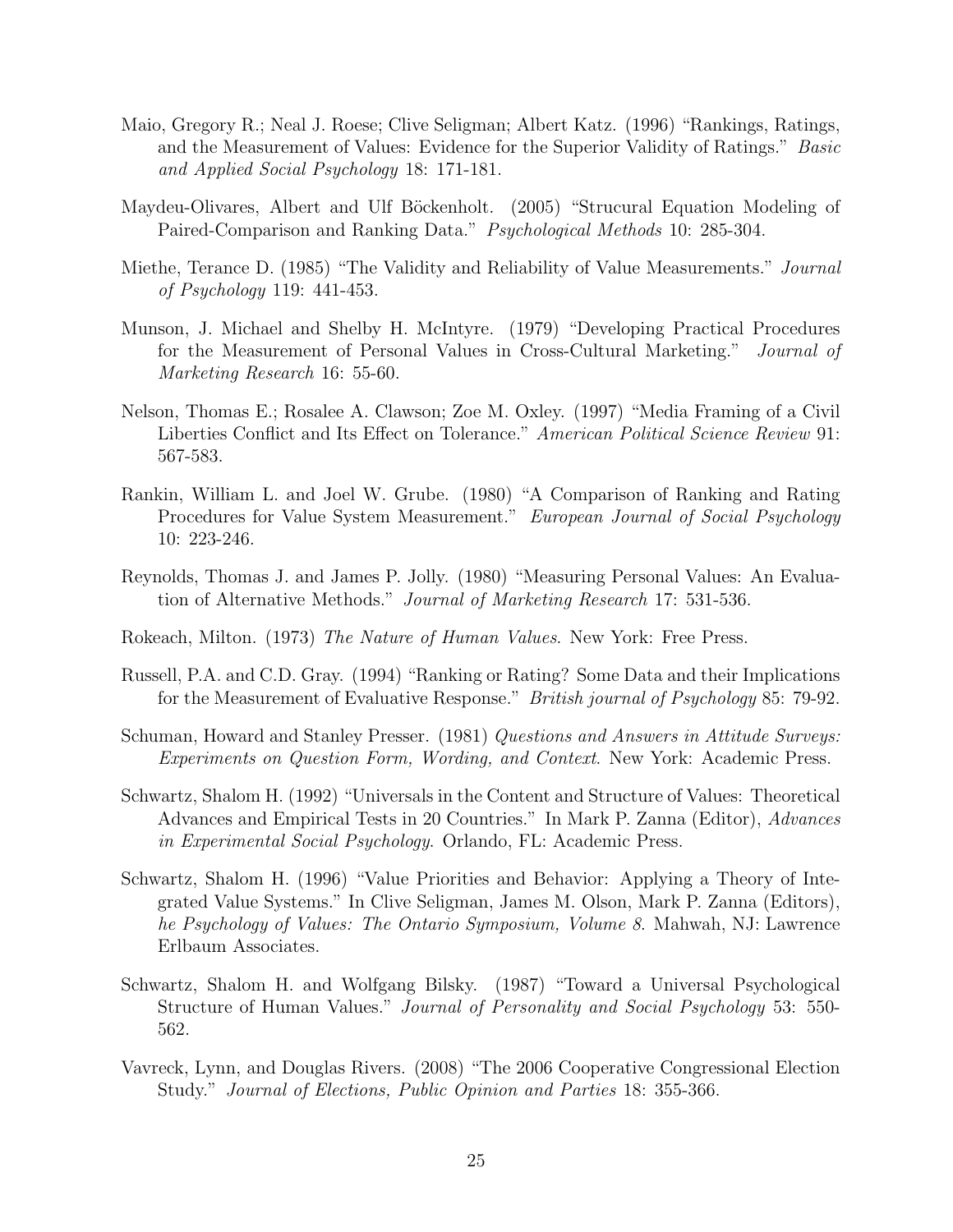Verplanken, Bas and Rob. W. Holland. (2002) "Motivated Decision Making: Effects of Activism and Self-Centrality on Values in Choices and Behavior." Journal of Personality and Social Psychology 82: 434-447.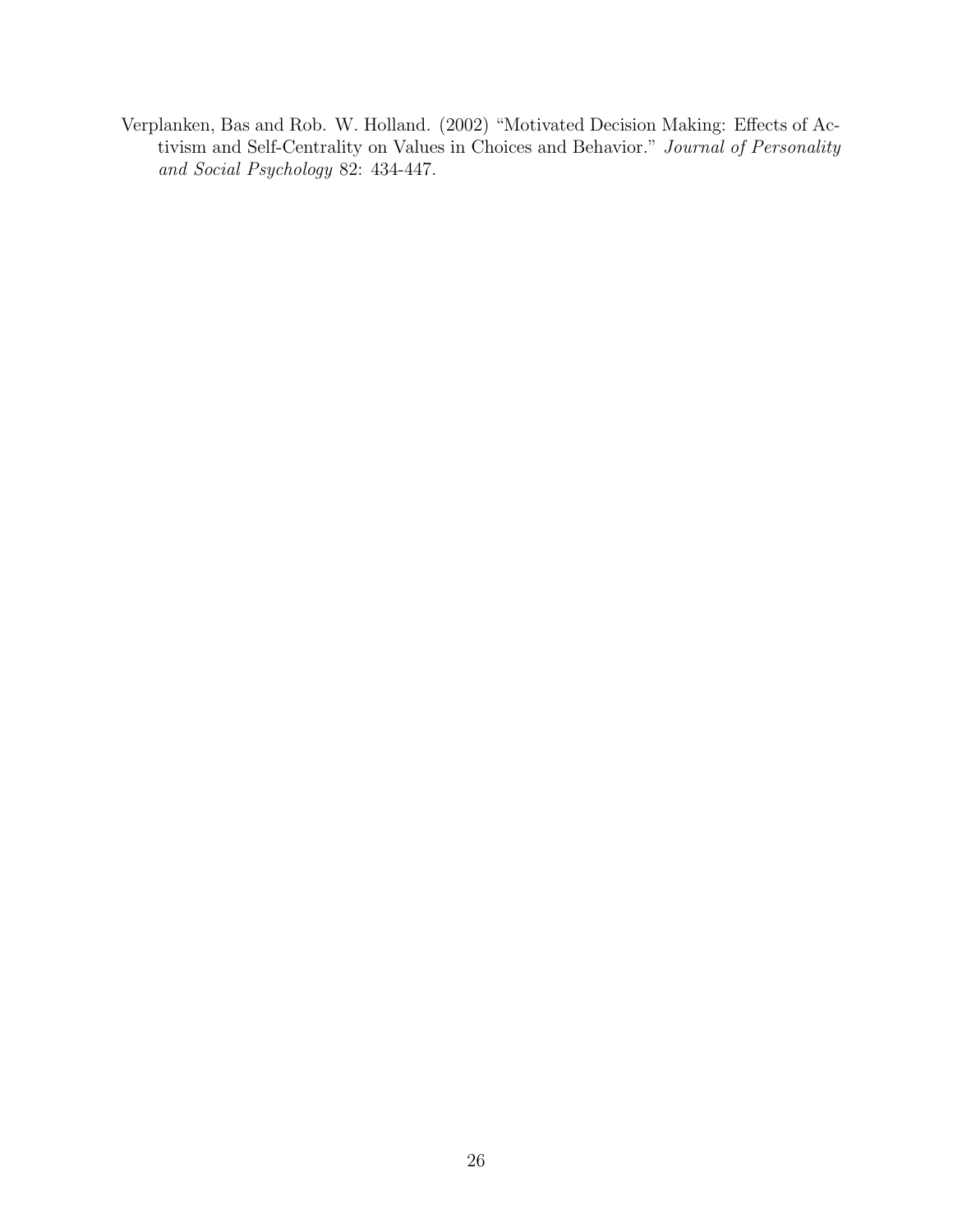| <b>Table 1:</b> Value ranks as a function of value choice scores. |  |
|-------------------------------------------------------------------|--|
|-------------------------------------------------------------------|--|

| Freedom          | Equality         | Economic<br>Security | Social<br>Order     | Morality            |
|------------------|------------------|----------------------|---------------------|---------------------|
| 0.640<br>(0.047) | 0.201<br>(0.040) | 0.037<br>(0.044)     | $-0.171$<br>(0.043) | 0.043<br>(0.043)    |
| 0.110<br>(0.045) | 0.658<br>(0.038) | 0.215<br>(0.043)     | $-0.195$<br>(0.042) | $-0.037$<br>(0.045) |
| 0.071<br>(0.044) | 0.128<br>(0.037) | 0.547<br>(0.041)     | 0.006<br>(0.040)    |                     |
| 0.055<br>(0.050) | 0.158<br>(0.042) | 0.111<br>(0.047)     | 0.274<br>(0.046)    | 0.154<br>(0.044)    |
|                  |                  |                      |                     | 0.751<br>(0.037)    |
| 0.076            | $-0.352$         | 0.197                | 2.510               | 0.059               |
| 0.279            | 0.325            | 0.237                | 0.198               | 0.531               |
|                  |                  |                      |                     |                     |

Note: Entries in table are OLS regression coefficients; figures in parentheses are standard errors. Rank scores and choice scores both sum to 10 for each respondent. Therefore, one equation is redundant with the other four, and one value must be omitted from the predictors in order to avoid perfect collinearity. The number of observations in each regression is 652.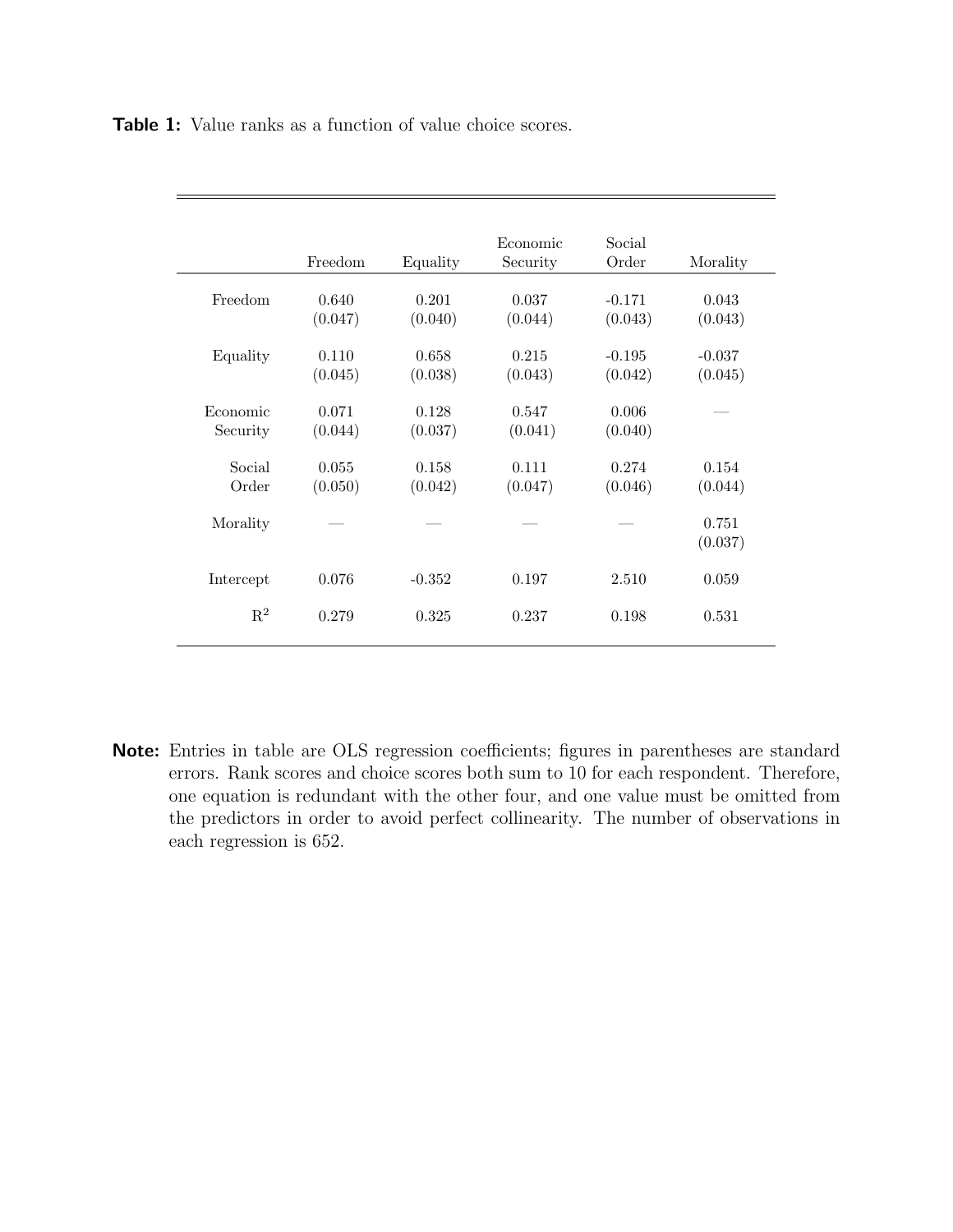|                 | Pairwise<br>Value Choices |                     | Rank-ordered<br>Values  |                     |
|-----------------|---------------------------|---------------------|-------------------------|---------------------|
|                 | Party<br>Identification   | Ideology            | Party<br>Identification | Ideology            |
| Freedom         | 0.086<br>(0.069)          | 0.297<br>(0.833)    | 0.295<br>(0.065)        | 2.319<br>(0.760)    |
| Equality        | $-0.160$<br>(0.072)       | $-3.757$<br>(0.871) | $-0.098$<br>(0.074)     | $-0.719$<br>(0.858) |
| Social<br>Order | 0.243<br>(0.070)          | 2.322<br>(0.853)    | 0.404<br>(0.075)        | 3.380<br>(0.872)    |
| Morality        | 0.602<br>(0.058)          | 8.615<br>(0.704)    | 0.791<br>(0.059)        | 9.656<br>(0.689)    |
| Intercept       | 2.552                     | 40.466              | 1.163                   | 25.231              |
| $\mathbf{R}^2$  | 0.226                     | 0.334               | 0.345                   | 0.359               |
| Number of obs.  | 798                       | 770                 | 649                     | 626                 |

Table 2: Predicting party identification and liberal-conservative ideology from value structures.

Note: Entries in table are OLS regression coefficients; figures in parentheses are standard errors. Rank scores and choice scores both sum to 10 for each respondent. Therefore, one value (economic security) is omitted from the predictors in order to avoid perfect collinearity.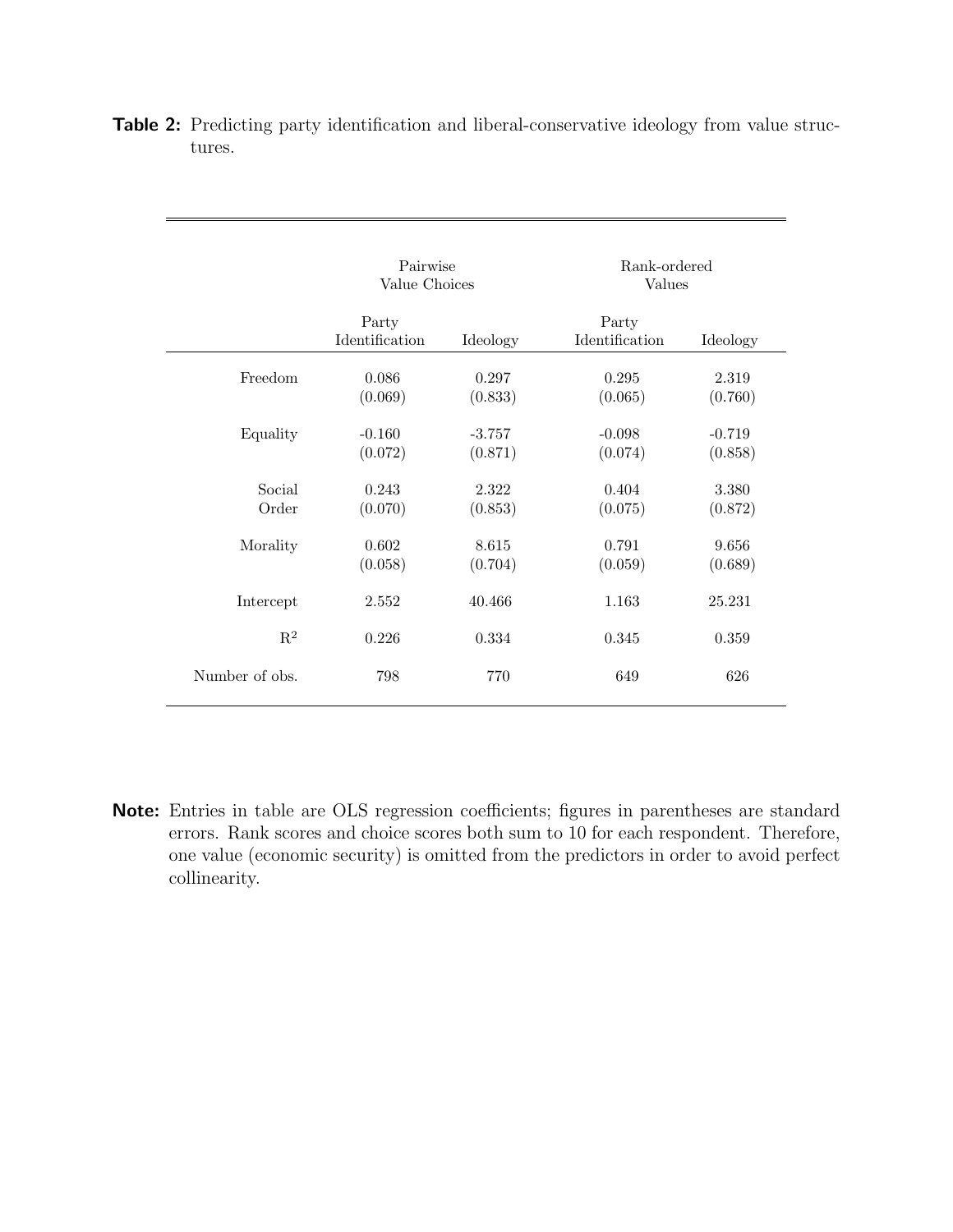Figure 1: Distribution of choice scores for each value.



Note: Choice scores give the number of times a value is the dominant choice over another value. The data come from the pre-election wave of the 2006 Cooperative Congressional Election Study and the number of observations for each histogram is 812.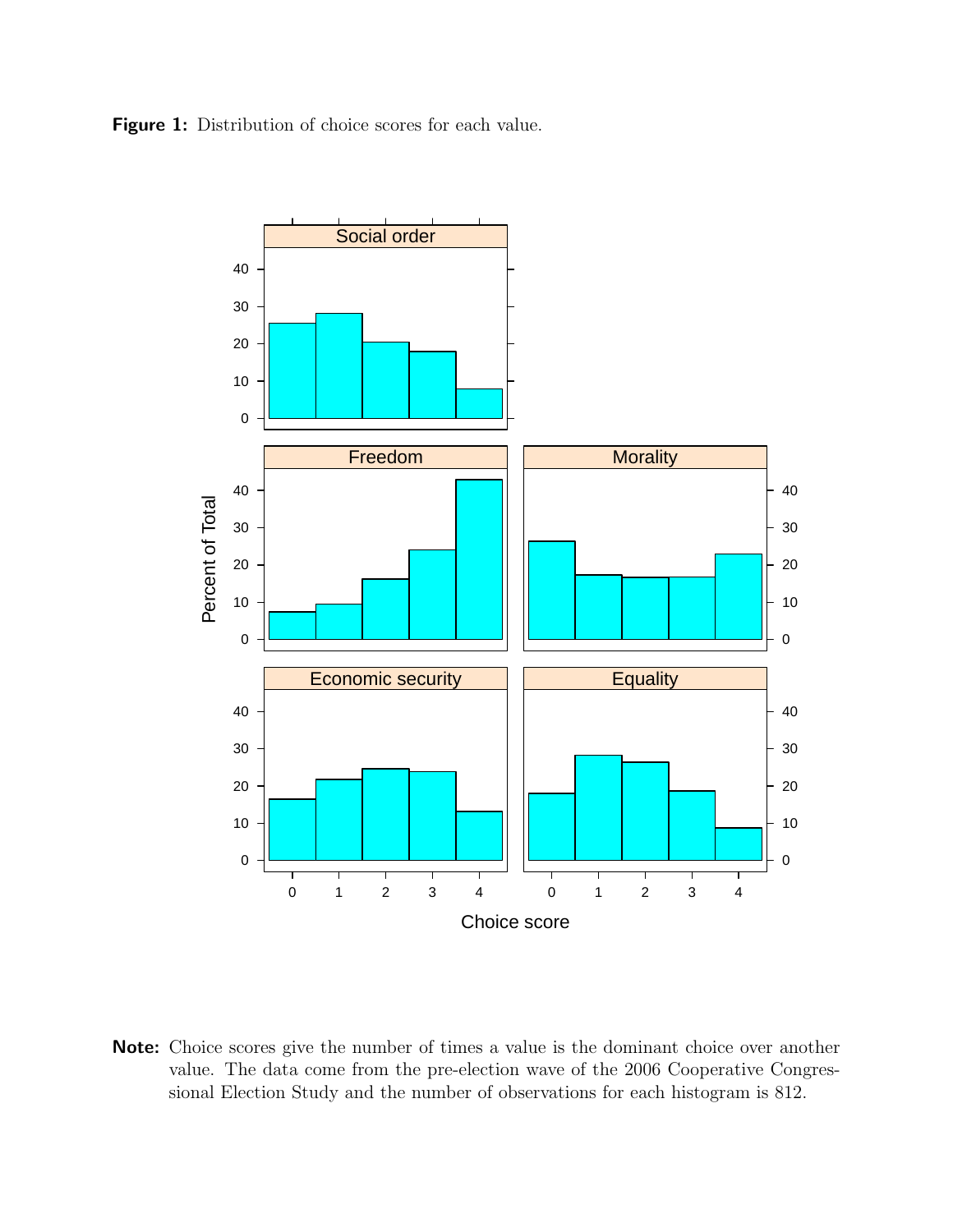Figure 2: Histogram of the number of fully consistent pairwise value choices given by each respondent.



Note: Fully consistent choices are those in which the respondent makes the same choice across all three replications of a given value pair. The data come from the preelection wave of the 2006 Cooperative Congressional Election Study and the number of observations is 812.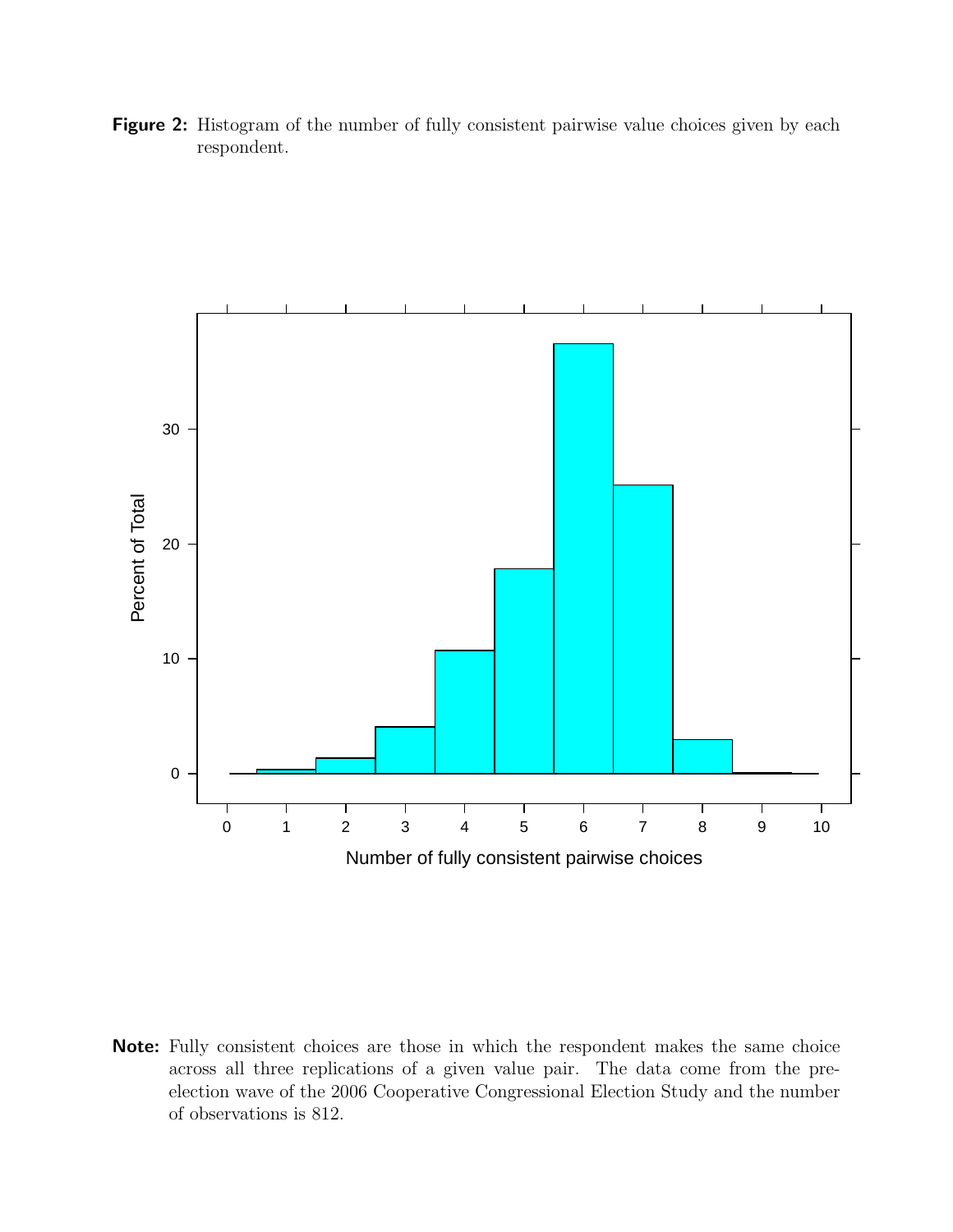Figure 3: Distribution of rank scores for each value.



Note: Rank scores give the number of values that fall below the given value in an individuals full rank-order of the five values. The data come from the post-election wave of the 2006 Cooperative Congressional Election Study and the number of observations for each histogram is 652.